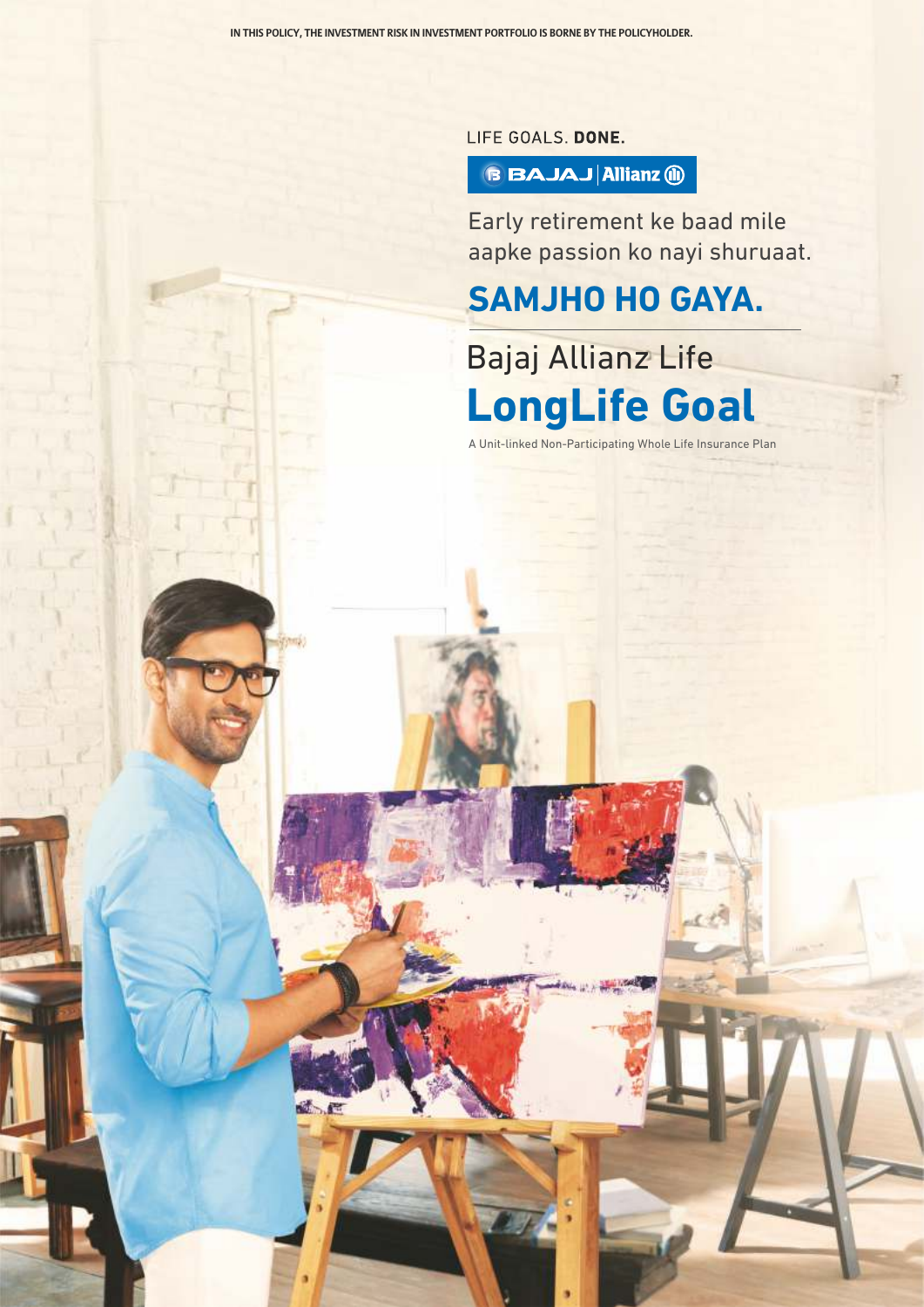LIFE GOALS, DONE.

**B BAJAJ Allianz (ii)** 

**The unit linked insurance products do not offer any liquidity during the first five years of the contract. The Policyholder will not be able to withdraw the monies invested in unit linked insurance products completely or partially till the end of the fifth year.**

## **Bajaj Allianz Life LongLife Goal**

Being prepared for long life is not only about saving. It's also about having an ongoing income stream that sustains your life style so that You continue to live your life.

## **Key Advantages**

Bajaj Allianz Life LongLife Goal is a Non-participating, Life, Individual, Whole of Life Unit-Linked,Regular Premium Payment Endowment plan. The key advantages of Bajaj Allianz Life LongLife Goal are as follows:



*Note - \*Depending on the variant chosen*

*# Variant can only be chosen at inception. Once opted, the variant cannot be changed during the term of the Policy. Policy charges will depend upon the variant chosen.*

## **How does the Plan work?**

Step 1: Choose the plan Variant-LongLife Goal with Waiver of Premium OR LongLife Goal without Waiver of Premium at inception<sup>\*</sup>

**Step 2:** Choose your Premium amount

- **Step 3:** Premiums are allocated to your funds® as per investment portfolio strategy chosen by You
- **Step 4:** The Units are allocated at the prevailing Unit Price of the fund. The Mortality charge, Waiver of Premium charge and Policy administration charge are deducted monthly through cancellation of Units. Fund management charge is adjusted in the Unit Price.

@ Allocation Charge is NIL for online sales.

 $\mathbb{Z}$ 

.≢⁄.

## **Benefits payable**

**Maturity Benefit**

 $\Theta$   $\widehat{\Longleftrightarrow}$   $\stackrel{\oplus}{\oplus}$ 

슈

Under Bajaj Allianz Life LongLife Goal, the Maturity Benefit will be the Fund Value as on the Maturity Date, provided the Policy is in-force.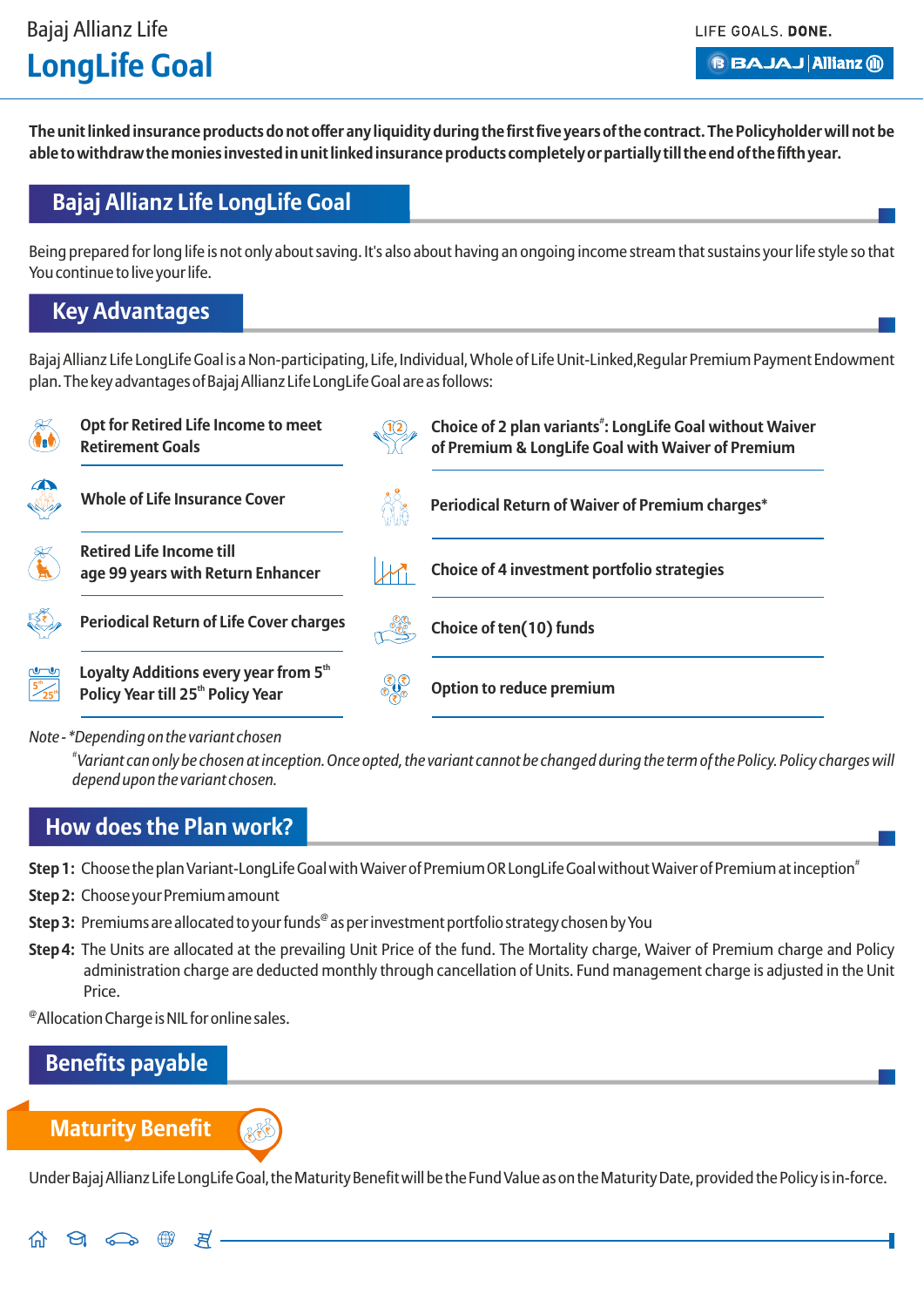LIFE GOALS, DONE.

**BBAJAJ Allianz (ii)** 

## **Death Benefit**



If all due Premiums are paid, then, in case of unfortunate death of the Life Assured during the Policy Term, the Death Benefit payable will be higher of:

- a. Prevailing Sum Assured<sup>®</sup>
- b. Fund Value

The Death Benefit is subject to the Guaranteed Death Benefit<sup>®</sup> of 105% of the Total Premiums\* paid, till the date of death.

\* Total Premiums paid shall be sum of all Regular Premiums paid till date.

All the above is paid as on date of receipt of intimation of death of the Life Assured, at the Company's office.

Note:

- <sup>\*</sup>Sum Assured/Guaranteed Death Benefit– The benefit shall be reduced to the extent of the partial withdrawals(including Retired Life Income)made during the two year period immediately preceding the death of the Life Assured.
- The Policy and all benefits will terminate on the date of receipt of intimation of death of the Life Assured.
- Under LongLife Goal with Waiver of Premium, if Waiver of Premium has already been triggered under the Policy, then, the present value of future Waiver of Premium installments, discounted at 4% p.a. (from the date of death), shall be paid

## **How to exercise Retired Life Income (RLI)**



You can choose for Retired Life Income, at inception or anytime during the Policy Term.

You may decide to receive the RLI –

 $\Theta$   $\Longleftrightarrow$   $\circledast$ 

 $\mathcal{F}$ .

a) At any Policy Anniversary on either attaining Age 55 years or after 10<sup>th</sup> Policy Year, whichever is later

b) As percentage of your Fund Value ranging from 0 to 12% per annum, as chosen by you, payable yearly, half yearly, quarterly or monthly.

Note:

- 1. RLI payout is through Systematic Partial Withdrawal
- 2. The RLI percentage can be changed anytime during the Policy Term, even after start of RLI
- 3. The RLI will be paid over the remaining Policy Term or till You terminate the option, subject to availability of fund
- 4. The Fund Value after payment of instalment of RLI should not drop below 105%\* Total Premiums paid till date. In case the amount available (Fund Value less 105%\* Total Premiums paid till date) for RLI is not sufficient to meet the percentage chosen by You, an amount lower than the percentage chosen will be paid as RLI.
- 5. The RLI installment will be paid by redeeming Units from the funds in the same proportion as the Fund Value in each Fund and will be redeemed at the Unit Price applicable on the date of each RLI instalment
- 6. Each RLI installment will be hiked-up by 0.5% over and above the percentage chosen by You. The hike-up is given as an additional benefit to You. The hike-up is called the Return Enhancer
- 7. All charges including Mortality charges (as applicable in the Policy) shall be deducted during the period
- 8. Partial withdrawals will be allowed anytime even during the RLI period
- 9. You will have the option to exit out of the RLI option at any time, even if it is after the start of the RLI. Once exited You can opt for RLI option again anytime during the Policy Term
- 10. Also, You will have the option to withdraw the Fund Value completely as Surrender Benefit, anytime even during RLI period.
- 11. In case of your Policy is converted to a Paid-up Policy, you will still be entitled for RLI benefit, subject to above terms & conditions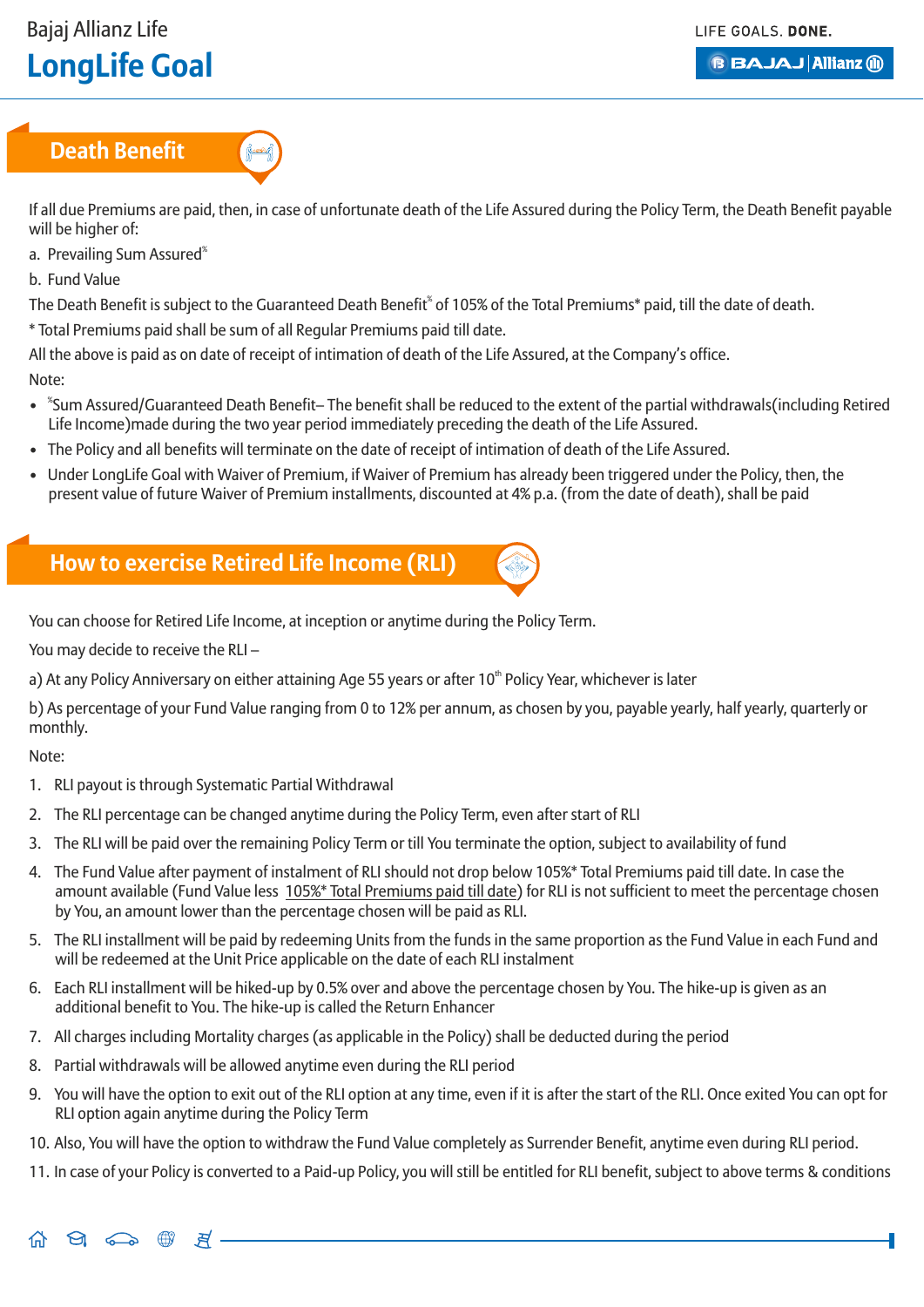#### **B BAJAJ Allianz (ii)**

## **Partial withdrawal**

You have the option to make partial withdrawals, any time after the fifth Policy Year, subject to the following conditions:

- The Fund Value should not fall below 105% of the prevailing Annualized Premium \* Premium Payment Term (PPT), after a partial withdrawal.
- The minimum amount of partial withdrawal at any time is  $\bar{z}$ 5,000.
- A partial withdrawal shall not be allowed if it will result in termination of the Policy.
- In case of minor Life Assured, partial withdrawal is allowed after attaining Age 18 years.
- Under Investor Selectable Portfolio Strategy, You will have the option to choose the fund You want to do partial withdrawals from. In the Wheel of Life Portfolio Strategy, Trigger Based Portfolio Strategy or Auto Transfer Portfolio Strategy withdrawal of units from each fund will be done in the same proportion as the value of the Units held in that Fund as on date of withdrawal. You will not have any choice to opt the fund from which the partial withdrawal of units is to be done
- The Company reserves the right at any time and from time to time to vary the minimum/maximum value of units to be withdrawn, maximum number of withdrawals allowed during a Policy Year, maximum amount of total withdrawal allowed during the Policy Term, minimum time gap to maintain between two withdrawals and/or the minimum balance of value of units to be maintained after such partial withdrawals, by giving a written notice of three months in advance, subject to prior approval from IRDAI.

## **Periodical Return of Life Cover Charges**

The total amount of life cover charges, i.e., Mortality (life cover) charges deducted in the Policy, will be added back as Periodical Return of Mortality Charge or PROMC, to the Fund Value at regular intervals, as mentioned below.

- i. First addition will be at the end of the Policy Year in which You attain Age 60 years or end of the 15<sup>th</sup> Policy Year, whichever is later
- ii. After that, at end of each subsequent  $10<sup>th</sup>$  Policy Year
- iii. The last addition will be done on the Maturity Date

PROMC is not applicable in case of a Surrendered, Discontinued or Paid-up Policy and will be payable provided all due Regular Premiums under the Policy have been paid up to date.

#### Note:

- 1) The amount of PROMC that will be added into the Fund at each interval of PROMC will be sum total of all the Mortality charges deducted from, inception of the Policy or date of latest PROMC, whichever is later
- 2) Amount of Mortality charge will be allocated to the Fund(s) in the same proportion of Fund Value as on the date of addition.
- 3) In case the Premium(s) are un-paid and the Policy is revived during the Revival Period by paying all due Premiums, the PROMC due-but-not-allotted will be added to the Fund as on the date of revival.
- 4) PROMC will be excluding any extra mortality charge & or Goods & Service Tax/any other applicable tax levied on the mortality charge deducted, subject to changes in tax laws.

## **Waiver of Premium if LongLife Goal with Waiver of Premium, is opted**

The Waiver of Premium Benefit is as mentioned below:

- If the Life Assured & Policyholder are the same, in case of Accidental Permanent Total Disability of the Life Assured during the Premium Payment Term, Premiums for the rest of the Policy Term will be waived and the Policy will continue with all the benefits
- If the Life Assured & Policyholder are not the same, on earlier occurrence of Death or Accidental Permanent Total Disability of the Policyholder during the Premium Payment Term, Premiums for the rest of the Policy Term will be waived and the Policy will continue with all the Benefits

Waiver of Premium is not applicable under LongLife Goal without Waiver of Premium variant.



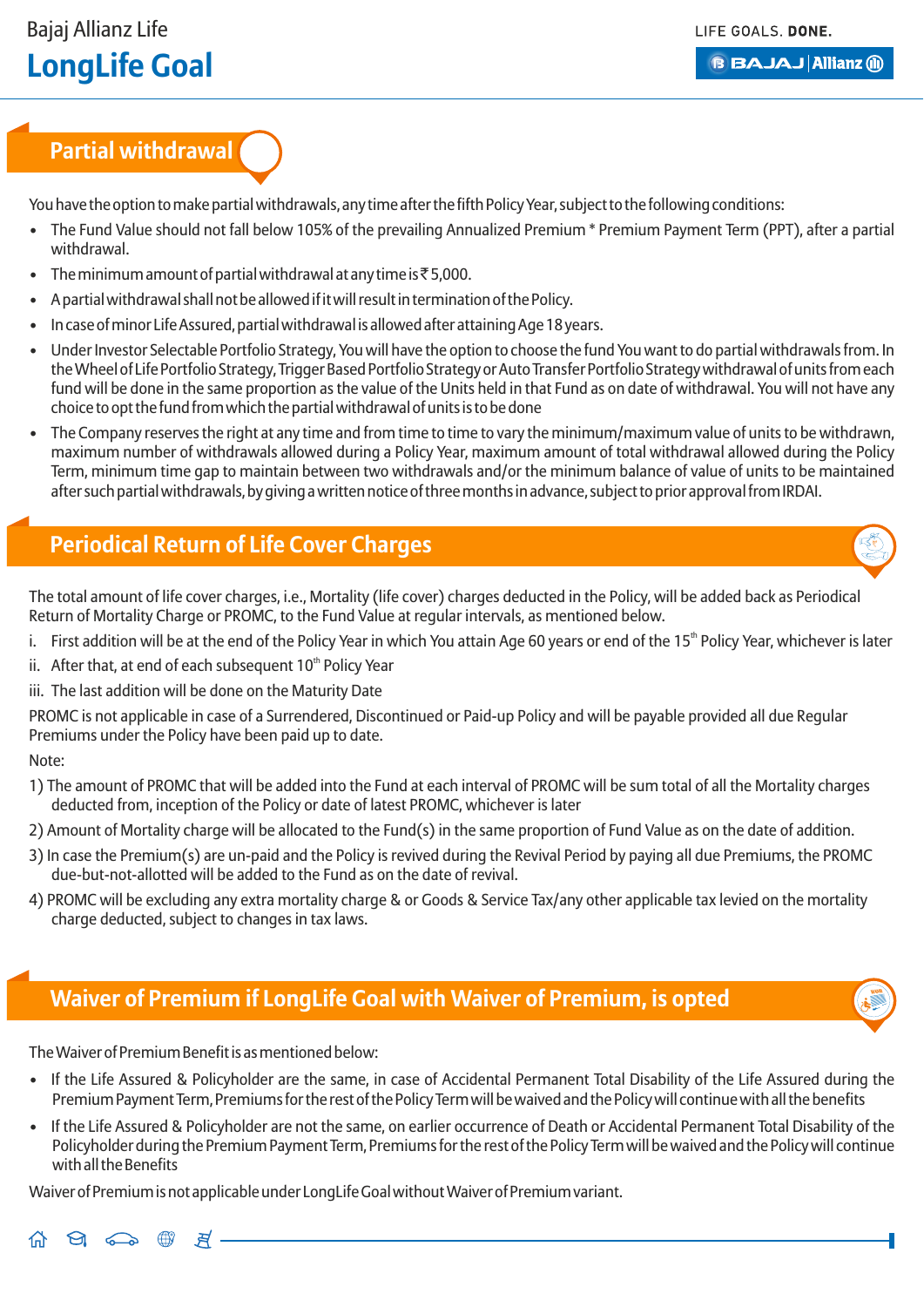## **Periodical Return of Waiver of Premium Charge (if LongLife Goal with Waiver of Premium, is opted)**



The total amount of Waiver of Premium charges deducted in the Policy, will be added back as Periodical Return of Waiver of Premium Charge or PROWC, to the Fund Value at regular intervals as mentioned below.

- I. First addition will be at the end of the Policy Year in which Your (Life Assured's) Age is 60 years or end of the 15<sup>th</sup> Policy Year, whichever is later
- ii. After that, at end of each subsequent  $10<sup>th</sup>$  Policy Year

The PROWC will be payable even after the WOP has been triggered in the Policy, to the extent of any unpaid PROWC. PROWC is not applicable in case of a Surrendered, Discontinued or Paid-up Policy and will be payable provided all due Regular Premiums under the Policy have been paid up to date.

Note:

- 1) The amount of PROWC that will be added into the fund at each interval of PROWC will be sum total of all the Waiver of Premium charges deducted from, inception of the Policy or date of latest PROWC, whichever is later
- 2) Amount of WOP charge will be allocated to the fund(s) in the same proportion of the Fund Value as on the date of addition
- 3) In case the Premium(s) are un-paid and the Policy is revived during the revival period by paying all due Premiums, the PROWC duebut-not-allotted will be added to the fund as on the date of revival
- 4) PROWC will be excluding any extra mortality charge & or Goods & Service Tax/any other applicable tax levied on the mortality charge deducted, subject to changes in tax laws

# **Loyalty Additions (LA)**

The Company shall allocate Loyalty Additions to the Fund Value as percentage of one Annualized Premium at the end of each Policy Year commencing from the end of 5<sup>th</sup> Policy Year, provided all due Regular Premiums have been paid up to date. The Loyalty Additions payable are as below:

| Loyalty Additions (% of One Annualized Premium) <sup>1</sup> |               |  |
|--------------------------------------------------------------|---------------|--|
| Year                                                         | Percentage    |  |
| From the end of $5th$ year till end of $9th$ year            | 2% every year |  |
| From the end of $10th$ year till end of $14th$ year          | 4% every year |  |
| From the end of $15th$ year till end of $19th$ year          | 6% every year |  |
| From the end of $20th$ year till end of $25th$ year          | 7% every year |  |

*1 Loyalty Addition is based on Prevailing Annualized Premium*

ੜ

Note:

- 1) The amount of LA added into each Fund will be in the same proportion of the value of those Funds as at the date of addition.
- 2) LA will not be paid for a Surrendered, Discontinued or Policy converted to Paid-up Policy.
- 3) In case the Premium(s) are un-paid and the Policy is revived during the revival period by paying all due Premiums, the Loyalty Additions due-but-not-allotted during the period the Policy was in discontinuance will be added to the fund as on the date of revival.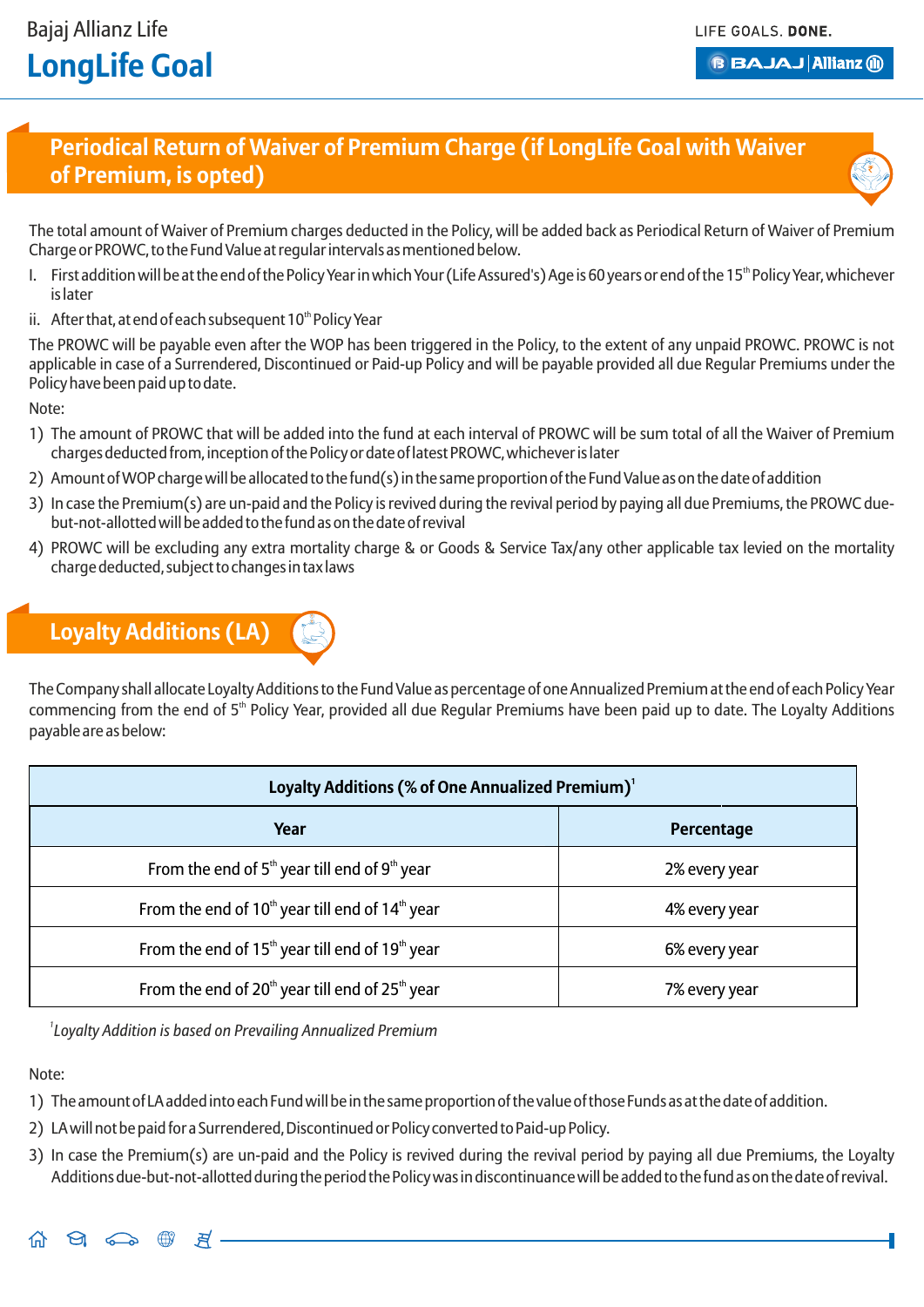# **Surrender Benefit**

You have the option to surrender your Policy at any time.

- i. On surrender during the lock-in period of first five years of your Policy, the Fund Value, less the applicable Discontinuance/Surrender charge, as on the Date of Surrender, will be transferred to the Discontinued Life Policy Fund (maintained by the Company), and risk cover under the Policy shall cease immediately.
- ii. On surrender during the lock-in period, the option to revive the Policy will not be available to such a Discontinued Life Policy. The Discontinuance Value as at the end of the lock-in period will be available as Surrender Benefit
- iii. On surrender after the lock-in period of first five years of your Policy, the surrender value available will be Fund Value, as on the date of surrender, and will be payable immediately.
- iv. Under LongLife Goal with Waiver of Premium, if Waiver of Premium has already been triggered under the Policy, then, the present value of future Waiver of Premium installments, discounted at 4% p.a. (from the date of surrender), shall be paid
- v. The Policy shall thereafter terminate upon payment of the full Surrender Benefit by the Company.

## **Sample Illustration**

#### **Meeting the need of regular income to fulfil all LifeGoals till age 99 years Let's take an example to explain this further -**

Rahul is 35 years old and has various LifeGoals to be achieved. He has taken a Bajaj Allianz Life LongLife Goal Policy (LongLife Goal without Waiver of Premium) to meet his LifeGoals. He is paying a Premium of  $\bar{\tau}$  1 lac p.a. for a payment term of 20 years with a Sum Assured of ` 10 Lacs. Rahul has also opted for Retired Life Income option at 8% of fund value and has chosen for the payout to be received annually. Let's see the benefits available under the Policy.

## **Total Survival & Maturity Benefit**

|         | Premium Payment Term 20 years |                      |         | <b>Retired Life Income</b> |         |
|---------|-------------------------------|----------------------|---------|----------------------------|---------|
| 35 year |                               | 55 year              | 65 year | 85 year                    | 99 year |
|         |                               | Policy Term 65 years |         |                            |         |

## **When RLI is opted for –**

| At Assumed<br>investment return <sup>3</sup> | <b>Total of Loyalty</b><br><b>Additions (A)</b> | <b>Total of Periodical</b><br><b>Return of Mortality</b><br>Charge $(B)$ | <b>Total of RLI from age 55</b><br>years till age 99 years<br>(Including Return<br>Enhancer) | <b>Maturity Benefit at 99</b><br>years (Fund Value<br>including A & B) |
|----------------------------------------------|-------------------------------------------------|--------------------------------------------------------------------------|----------------------------------------------------------------------------------------------|------------------------------------------------------------------------|
| of 8%                                        | 1,02,000                                        | 4,624                                                                    | 88,78,543                                                                                    | 22,33,443                                                              |
| of 4%                                        | 1,02,000                                        | 5,348                                                                    | 26,86,891                                                                                    | 21,50,739                                                              |

## **When RLI is not opted for -**

| At Assumed<br>investment return <sup>3</sup> | <b>Total of Loyalty</b><br><b>Additions (A)</b> | <b>Total of Periodical Return of</b><br><b>Mortality Charge (B)</b> | <b>Total Maturity Benefit at 99</b><br>years (Fund Value including A<br>(B) |
|----------------------------------------------|-------------------------------------------------|---------------------------------------------------------------------|-----------------------------------------------------------------------------|
| of 8%                                        | 1,02,000                                        | 4,624                                                               | 5,99,30,836                                                                 |
| of 4%                                        | ,02,000                                         | 5,348                                                               | 73,78,409                                                                   |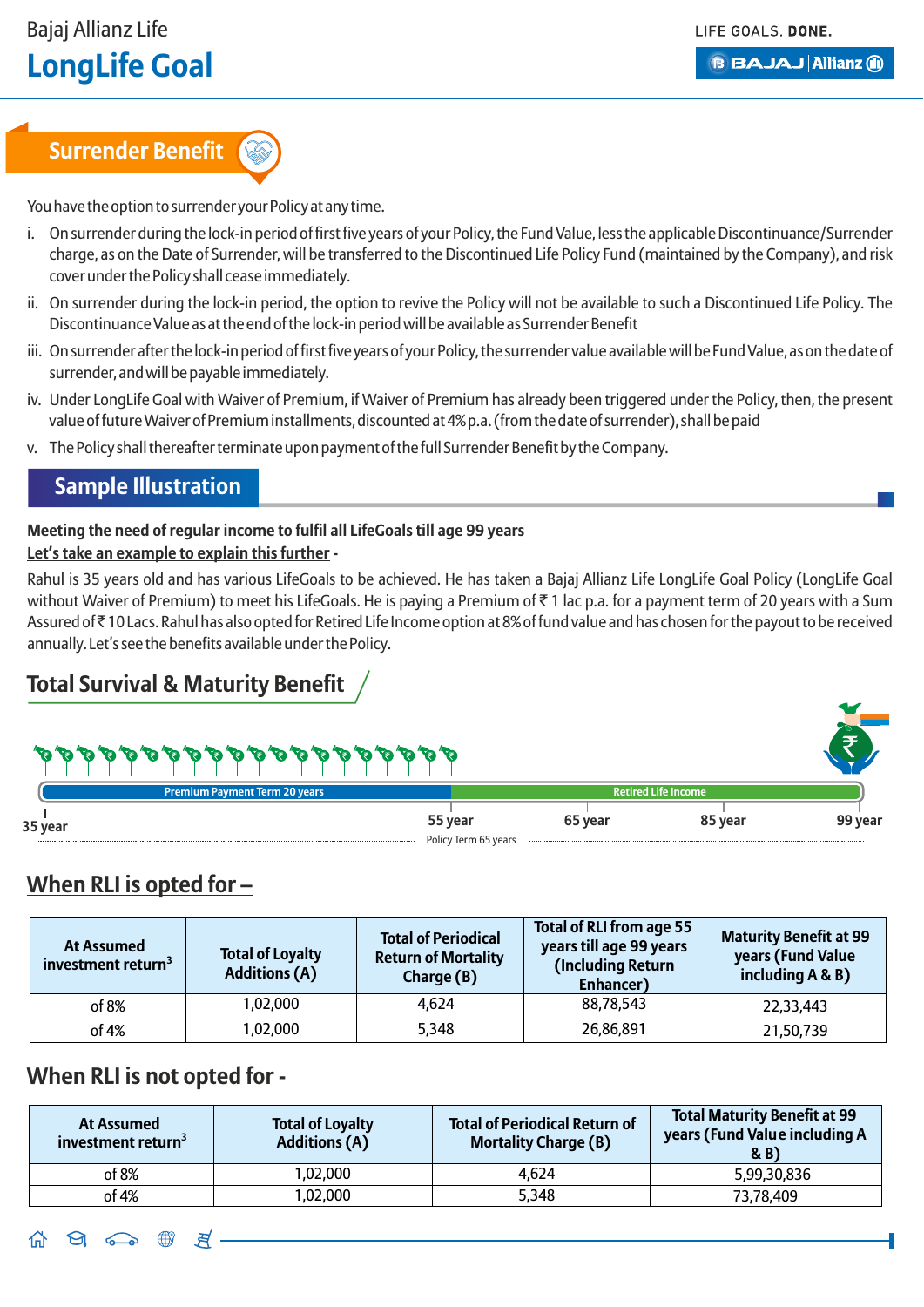**B BAJAJ Allianz (ii)** 

## **Death Benefit**

In case of Rahul's unfortunate death at the age 65 years, the Death Benefit, are as per the table given below.



## **When RLI is opted:**

| At assumed<br>investment<br>return <sup>3</sup> | <b>Total of</b><br><b>Loyalty Additions</b><br>(A) | <b>Total of</b><br><b>Periodical Return of</b><br><b>Mortality Charge (B)</b> | <b>Total of RLI from age 55</b><br>years till age 65 years<br>(Including Return Enhancer) | Death Benefit at age<br>of 65 years<br>(Including A & B) |
|-------------------------------------------------|----------------------------------------------------|-------------------------------------------------------------------------------|-------------------------------------------------------------------------------------------|----------------------------------------------------------|
| of 8%                                           | 1,02,000                                           | 4,624                                                                         | 29,04,981                                                                                 | 32,11,445                                                |
| of 4%                                           | 1.02.000                                           | 5,348                                                                         | 9,53,134                                                                                  | 21,50,739                                                |

## **When RLI is not opted for:**

| At assumed investment<br>return <sup>3</sup> | <b>Total of Loyalty Additions</b><br>'A) | <b>Total of Periodical Return of</b><br><b>Mortality Charge (B)</b> | Death Benefit at age of 65<br>years (Including A & B) |
|----------------------------------------------|------------------------------------------|---------------------------------------------------------------------|-------------------------------------------------------|
| of 8%                                        | 1.02.000                                 | 4.624                                                               | 73.75.295                                             |
| of 4%                                        | 1.02.000                                 | 5.348                                                               | 32.76.166                                             |

The death benefit is subject to the guaranteed benefit, which is 105% of the total premiums paid, till the date of death.

*3 The above illustrations are considering investment is in the "Pure Stock Fund II and Goods & Service Tax of 18%"*

The returns indicated at 4% and 8% are illustrative and not guaranteed, subject to Policy Terms & conditions and do not indicate the upper or lower limits of returns under the Policy.

#### **Features**

## **Investment Options and Funds**

ਥ

Bajaj Allianz Life LongLife Goal provides You with four unique portfolio strategies, which can be chosen at the inception of your Policy:

- **Investor Selectable Portfolio Strategy**
- **Wheel of Life Portfolio Strategy II**
- **Trigger Based Portfolio Strategy**
- **Auto Transfer Portfolio Strategy**
- **a) Investor selectable Portfolio Strategy:** If You want to allocate your premiums based on your personal choice and decision, You can opt for this strategy and choose from among the Ten funds below to suit your investment needs.
	- |**i. Equity Growth Fund II Risk Profile Very High (SFIN: ULIF05106/01/10EQTYGROW02116)**

The investment objective of this fund is to provide capital appreciation through investment in selected equity stocks that have the potential for capital appreciation.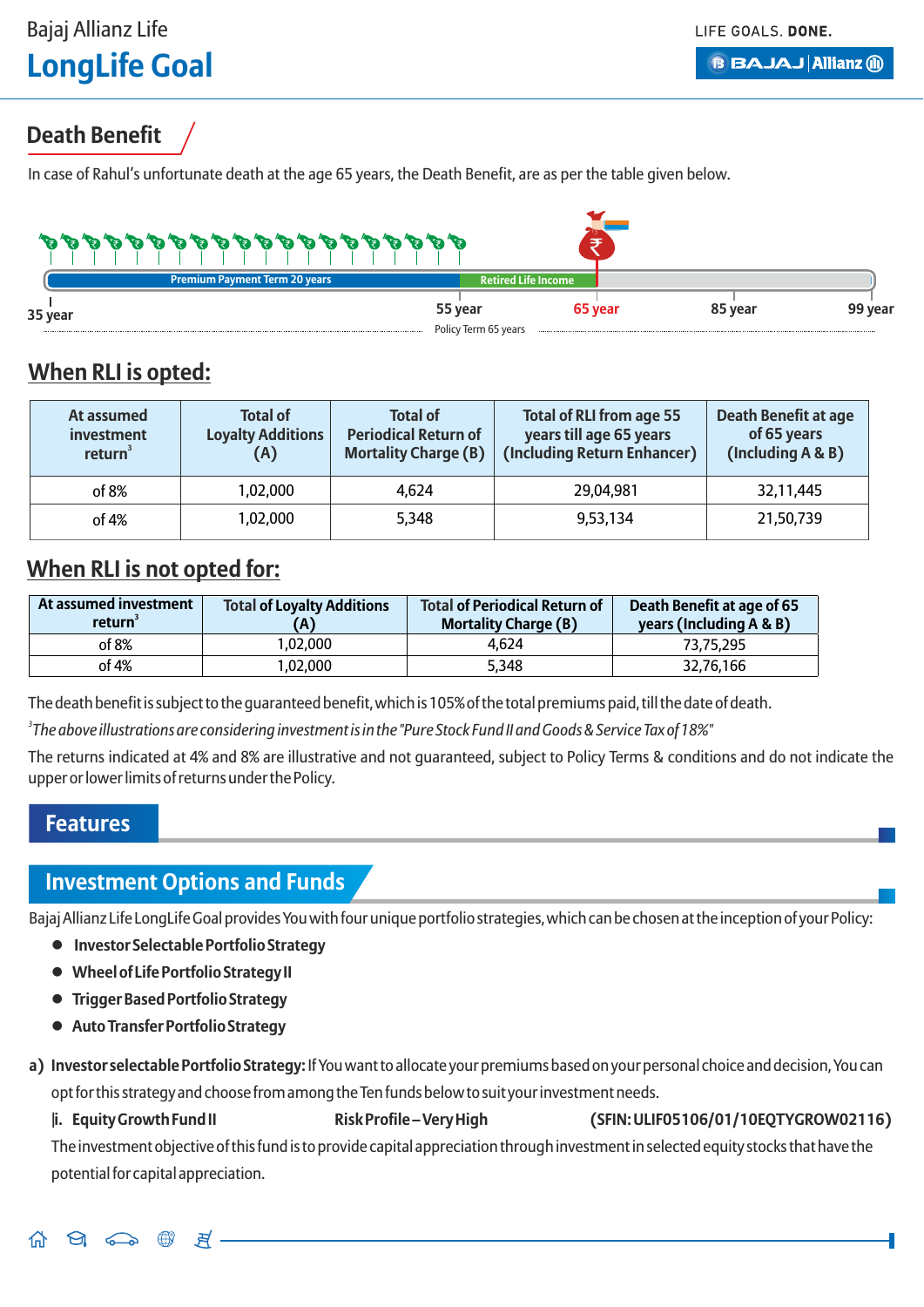Bajaj Allianz Life

# **LongLife Goal**

LIFE GOALS, DONE. **B BAJAJ Allianz (ii)** 

#### **Portfolio Allocation:**

| <b>Equity</b>                                            | Not less than 60% |
|----------------------------------------------------------|-------------------|
| <b>Bank deposits</b>                                     | 0% to 40%         |
| Money market instruments Cash, Mutual funds <sup>1</sup> | 0% to 40%         |

#### ii. Accelerator Mid-Cap Fund II **Risk Profile – Very High** (SFIN: ULIF05206/01/10ACCMIDCA02116)

The investment objective of this fund is to achieve capital appreciation by investing in a diversified basket of mid cap stocks and large cap stocks.

**Portfolio Allocation:** 

| <b>Equity</b>                                            | Not less than 60%, Out of the equity investment at |
|----------------------------------------------------------|----------------------------------------------------|
|                                                          | least 50% will be in mid cap stocks                |
| <b>Bank deposits</b>                                     | 0% to 40%                                          |
| Money market instruments Cash, Mutual funds <sup>1</sup> | 0% to 40%                                          |

iii. Pure Stock Fund II **Risk profile - Very High (SFIN:ULIF07709/01/17PURSTKFUN2116)** 

The investment objective of this fund is to specifically exclude companies dealing in Gambling, Contests, Liquor, Entertainment (Films, TV etc.), Hotels, Tobacco & Tobacco related institutions.

**Portfolio Allocation:**

| <b>Equity</b>                                    | Not less than 75% |
|--------------------------------------------------|-------------------|
| Money market instruments Cash,                   | 0% to 25%         |
| <b>Fixed Deposits, Mutual funds</b> <sup>1</sup> |                   |

#### **iv. Pure Stock Fund Risk profile - Very High (SFIN: :ULIF02721/07/06PURESTKFUN116)**

The investment objective of this fund is to specifically exclude companies dealing in Gambling, Contests, Liquor, Entertainment (Films, TV etc.), Hotels, Banks and Financial Institutions.

#### **Portfolio Allocation:**

| <b>Equity</b>                                | Not less than 60% |
|----------------------------------------------|-------------------|
| <b>Bank Deposits</b>                         | 0% to 40%         |
| Money market instruments Cash, Mutual funds' | 0%to 40%          |

#### v. Asset Allocation Fund II **Risk Profile – High** (SFIN: ULIF07205/12/13ASSETALL02116)

The investment objective of this fund will be to realize a level of total income, including current income and capital appreciation, which is consistent with reasonable investment risk. The investment strategy will involve a flexible policy for allocating assets among equities, bonds and cash. The fund strategy will be to adjust the mix between these asset classes to capitalize on the changing financial markets and economic conditions. The fund will adjust its weights in equity, debt and cash depending on the relative attractiveness of each asset class.

#### **Portfolio Allocation:**

| <b>Equity</b>                                 | 40%-90%      |
|-----------------------------------------------|--------------|
| Debt, Bank deposits & Fixed Income Securities | $0\% - 60\%$ |
| <b>Money market instruments</b>               | $0\% - 50\%$ |

#### vi. Bluechip Equity Fund **Risk Profile – High (SFIN: ULIF06026/10/10BLUECHIPEO116)**

The investment objective of this fund is to provide capital appreciation through investment in equities forming part of NSE NIFTY. **Portfolio Allocation:**

| <b>Equity</b>                                            | Not less than 60% |
|----------------------------------------------------------|-------------------|
| <b>Bank deposits</b>                                     | 0% to 40%         |
| Money market instruments Cash, Mutual funds <sup>1</sup> | 0% to 40%         |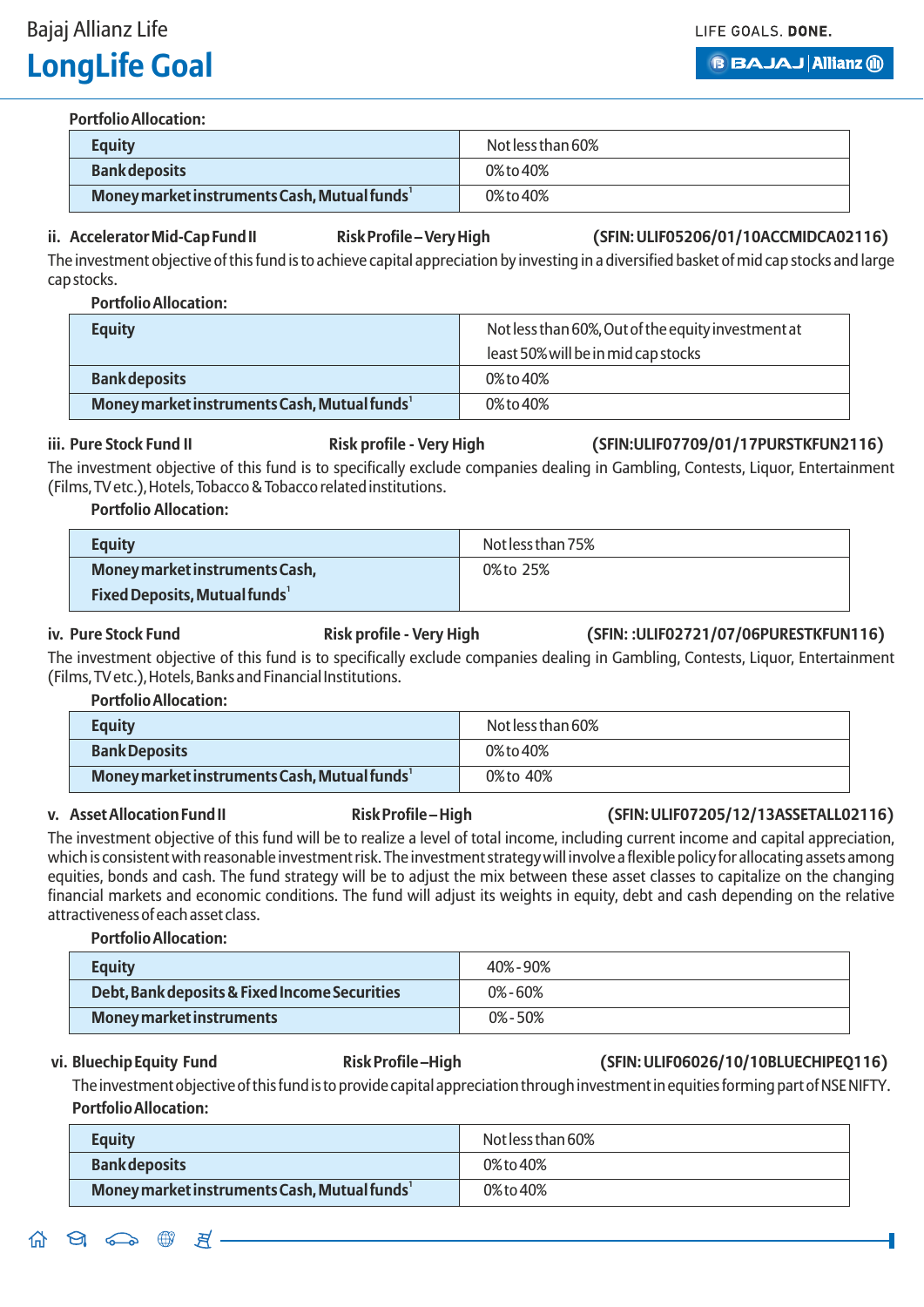Bajaj Allianz Life

# **LongLife Goal**

**B BAJAJ Allianz (ii)** 

#### vii. Bond Fund **Risk Profile – Moderate** (SFIN: ULIF02610/07/06BONDFUNDLI116)

The investment objective of this fund is to provide accumulation of income through investment in high quality fixed income securities.

#### **Portfolio Allocation:**

| Debt and debt related securities incl. Fixed deposits     | 40 to 100% |
|-----------------------------------------------------------|------------|
| Money market instruments, Cash, Mutual funds <sup>1</sup> | 0% to 60%  |

**viii. Liquid Fund Risk Profile – Low (SFIN: ULIF02510/07/06LIQUIDFUND116)**

The objective of this fund is to have a fund that aims to protect the invested capital through investments in liquid money market and short-term instruments.

|  | <b>Portfolio Allocation:</b> |  |
|--|------------------------------|--|
|  |                              |  |

|--|

**ix. Flexi Cap Fund Risk Profile – Very High (SFIN: ULIF07917/11/21FLXCAPFUND116)** To achieve capital appreciation by investing in a diversified basket of stocks across market capitalizations i.e. Large cap, mid cap and

## small cap **Portfolio Allocation:**

| <b>Equity and Equity related Instruments</b>                                          | 65% - 100% |
|---------------------------------------------------------------------------------------|------------|
| Cash, Bank deposits, Liquid Mutual funds <sup>#</sup><br>and money market instruments | 0% - 35%   |

**x. Sustainable Equity Fund Risk Profile-Very High (SFIN: ULIF08017/11/21SUSEQUFUND116)**

To focus on investing in select companies from the Investment universe, which conduct business in socially and environmentally responsible manner while maintaining governance standards

#### **Portfolio Allocation:**

| <b>Equity and Equity related Instruments</b>                                          | 65% - 100%   |
|---------------------------------------------------------------------------------------|--------------|
| Cash, Bank deposits, Liquid Mutual funds <sup>#</sup><br>and money market instruments | $0\% - 35\%$ |

*1 The maximum investment in mutual funds shall be governed by the relevant IRDAI guidelines.*

*# The maximum investment in Liquid mutual funds shall be governed by the relevant IRDAI guidelines.*

- You can choose one or more investment funds within the Investor selectable Portfolio Strategy.
- $\leftrightarrow$  You have the option to switch units from one fund to another, by giving written notice to the Insurance Insurance Company.
- You can switch out of this Portfolio Strategy at any policy anniversary by giving a written notice to the Insurance Insurance Company 30 days in advance.

#### **b) Wheel of Life Portfolio Strategy II:**

- This provides You with a **"Years to maturity"**based portfolio management.
- You can opt for this Portfolio Strategy at the commencement of the Policy or can switch to this Portfolio Strategy at any subsequent Policy anniversary by giving a written notice to the Company 30 days in advance.
- $\bullet$  If this Portfolio Strategy is opted at the commencement of the Policy, your Regular Premium, would be allocated in the Funds mentioned (namely Equity Growth Fund II, Accelerator Mid-Cap Fund II, Bond Fund & Liquid Fund) in the proportion as mentioned in the table below, depending on the outstanding years to maturity.
- $\blacklozenge$  If You have switched to this Portfolio Strategy at any subsequent Policy Anniversary:
	- o We will reallocate the fund value among various funds in the proportion mentioned in the table below depending on the outstanding years to maturity of the Policy
	- $\bullet$  The regular premiums, if any, paid in that particular Policy Year will also be allocated in the same proportion.
- On each Policy Anniversary, we will reallocate your Fund Value among various funds in the proportion based on your outstanding years to maturity.
- $\leftrightarrow$  All allocation & de-allocation of unit will be based on the prevailing Unit Price
- $\blacklozenge$  This will ensure that a balance is maintained between your "years to maturity" and level of risk on your investments, to optimize the returns
- $\blacklozenge$  The proportion of allocation/reallocation of your Fund Value into various funds based on your outstanding years to maturity will be as follows:

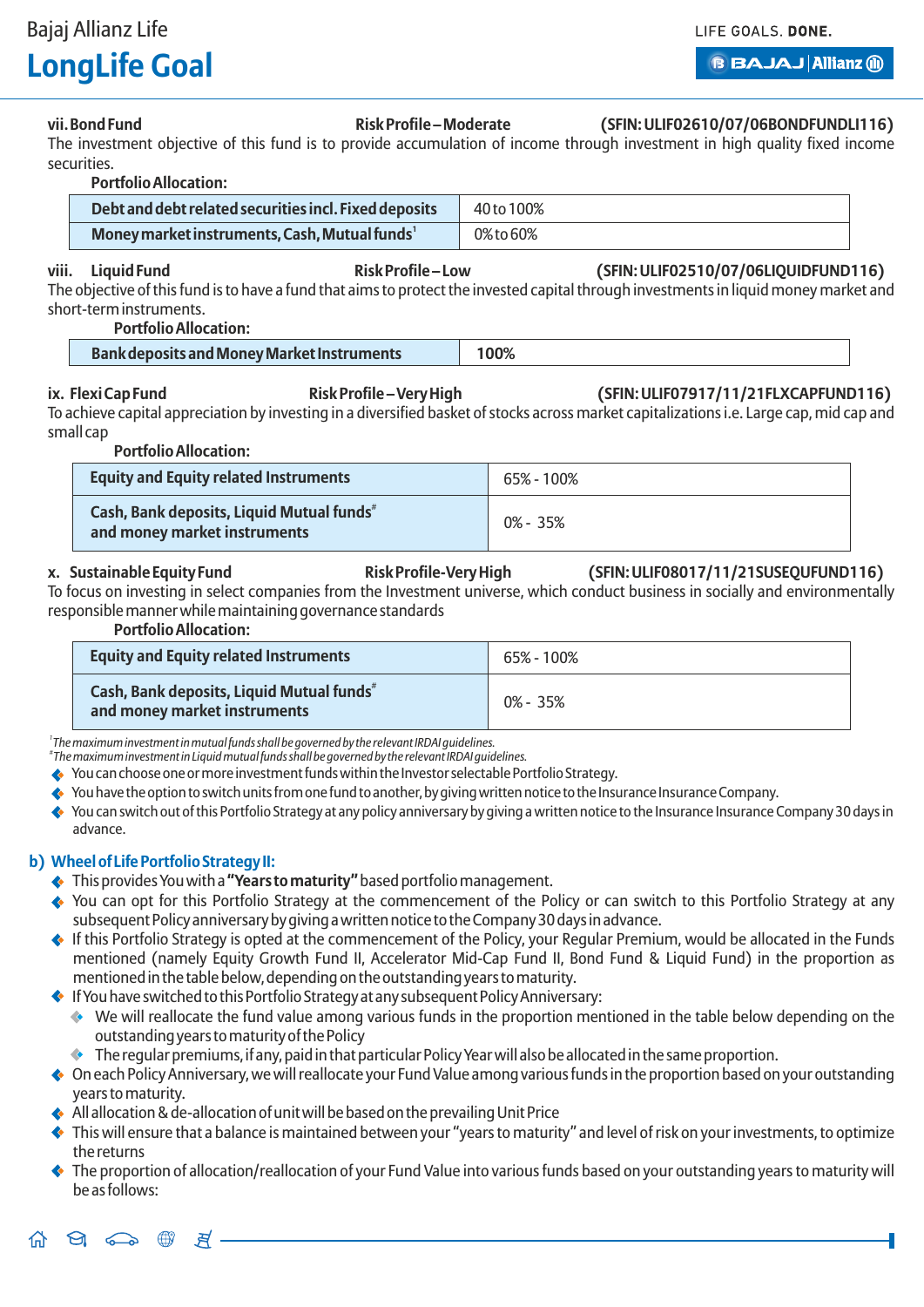| <b>Years to</b> | <b>Proportion in Following Funds</b> |                                    |                  |                    |              |  |
|-----------------|--------------------------------------|------------------------------------|------------------|--------------------|--------------|--|
| <b>Maturity</b> | <b>Equity Growth Fund II</b>         | <b>Accelerator Mid-Cap Fund II</b> | <b>Bond Fund</b> | <b>Liquid Fund</b> | <b>Total</b> |  |
| 10 & Above      | 40%                                  | 45%                                | 15%              | 0%                 | 100%         |  |
| 9               | 35%                                  | 50%                                | 15%              | 0%                 | 100%         |  |
| 8               | 30%                                  | 55%                                | 15%              | 0%                 | 100%         |  |
| $\overline{ }$  | 25%                                  | 60%                                | 15%              | 0%                 | 100%         |  |
| 6               | 25%                                  | 60%                                | 15%              | 0%                 | 100%         |  |
| 5               | 20%                                  | 65%                                | 15%              | 0%                 | 100%         |  |
| 4               | 20%                                  | 55%                                | 15%              | 10%                | 100%         |  |
| 3               | 20%                                  | 50%                                | 15%              | 15%                | 100%         |  |
| 2               | 10%                                  | 30%                                | 30%              | 30%                | 100%         |  |
|                 | 0%                                   | 0%                                 | 35%              | 65%                | 100%         |  |

• You will not have the option to switch units or change the apportionment of premium to various funds, under this portfolio strategy.

 $\leftrightarrow$  You can switch out of this Portfolio Strategy at any subsequent Policy anniversary by giving a written notice to the Company 30 days in advance.

 $\bullet$  In case of partial withdrawal, the withdrawal of units from each fund will be done in the same proportion as the value of the Units held in that Fund as on date of withdrawal. You will not have any choice to opt the fund from which the partial withdrawal of units is to be done.

#### **c) Trigger Based Portfolio Strategy:**

- This strategy helps You in **'Securing your Gains'** and maintain your asset allocation.
- You can opt for this Portfolio Strategy at the commencement of the Policy only
- Under this Portfolio Strategy, your premium (after any premium allocation charge) will be allocated between two funds Equity Growth Fund II, an equity oriented fund and Bond Fund, a debt oriented fund - in a 75%: 25% proportion. The fund allocation may subsequently get altered due to market movements.
- We will re-balance or reallocate funds in the portfolio based on a pre-defined trigger event. The trigger event is defined as a 15% upward movement in Unit Price of Equity Growth Fund II, since the previous rebalancing or from the Unit Price at the inception of the Policy, whichever is later.
- On the occurrence of the trigger event, any value of units in Equity Growth Fund II which is in excess of three times the value of units in Bond Fund is considered as gains and is switched to the Liquid Fund – by redemption of appropriate units from Equity Growth Fund II.
- Such rebalancing will ensure that gains are capitalized and protected from future equity market fluctuations, while maintaining the asset allocation between Equity Growth Fund II and Bond Fund at 75%:25%.
- $\leftrightarrow$  You can opt out of this Portfolio Strategy at any subsequent Policy anniversary by giving a written notice to the Company 30 days in advance.

#### **d) Auto Transfer Portfolio Strategy:**

- ◆ This strategy helps You to invest your money in a systematic way by automatically transferring your money every month, from low risk fund to fund(s) of your choice.
- You can opt for this Portfolio Strategy at the commencement of the Policy or can switch to this Portfolio Strategy at any subsequent Policy anniversary by giving a written notice to the Company 30 days in advance.
- In this Portfolio Strategy, your Premium (after any Premium Allocation charge) will be allocated in Bond Fund and / or Liquid Fund, as specified by You
- At the start of each monthly anniversary of the Policy, a proportion (as mentioned below) of Fund Value in the Bond Fund and/or Liquid Fund as on that date will be switched to the other Fund/s (available in the product) as specified by You.
- The proportion to be switched will depend upon the number of outstanding months till the next Premium due date. The proportion would be as mentioned below:

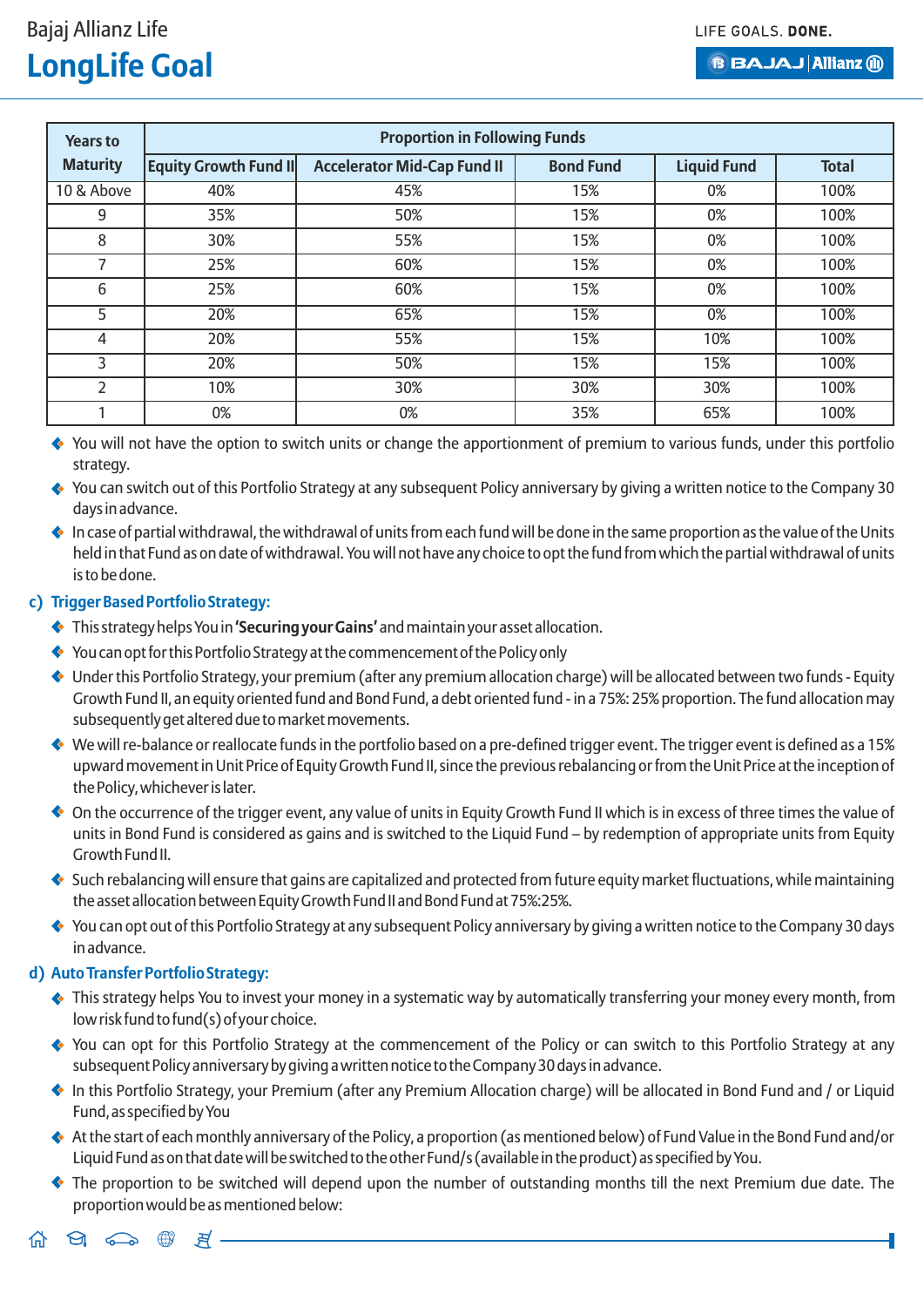| Outstanding no. of months till the<br>next Premium due date |  |    |    |     |  |  |  |
|-------------------------------------------------------------|--|----|----|-----|--|--|--|
| Proportion of Fund Value                                    |  | 79 | 70 | 1/6 |  |  |  |

- $\leftrightarrow$  The strategy will not be available if You have opted for monthly mode.
- You can opt out of this Portfolio Strategy at any subsequent Policy anniversary by giving a written notice to the Company 30 days in advance.

## **Premium Apportionment – Only under the Investor Selectable Portfolio Strategy**

- Under the Investor Selectable Portfolio Strategy, You can choose to invest fully in any one fund or allocate Your Regular Premium into the 10 (ten) funds available in the Policy in a proportion that suits your investment needs. The premium apportionment to any fund must be at least 5% of the Annualized Premium
- You may, at any time, change the proportion of Regular Premium to the funds You wish to invest
- Miscellaneous charge, as mentioned in the Table of Charges given below, will be applicable for change in premium apportionment
- $\bullet$  The Company will reserve the right to revise the minimum apportionment percentages upon giving written notice of not less than three months, subject to obtaining clearance from the IRDAI
- In case of Wheel of Life Portfolio Strategy II, Trigger Based Portfolio Strategy or Auto Transfer Portfolio Strategy, You cannot change the apportionment. The apportionment of the allocated Regular Premium will be as per the respective Portfolio Strategies.

### **Option to Reduce the Premium**

- a) You will have the option to reduce the prevailing Premium under the Policy after the first five (5) Policy years.
- b) The reduction can be up to a maximum of 50% of the Premium at the inception of the Policy.
- c) Once reduced, the same cannot be increased, even to extent of the Premium at inception of the Policy.
- d) On receipt of the reduced Premium, the prevailing Sum Assured under the Policy will be correspondingly reduced.
- e) Miscellaneous charge, as mentioned in the Table of Charges, will be applicable.

## **Switching between funds - Only under the Investor Selectable Portfolio Strategy**

- You have the flexibility to switch units between your investment funds (even during the RLI period) according to your risk appetite and investment decisions, by giving written notice to the Company, other than in a Discontinued Life Policy
- You can make unlimited free switches
- $\leftrightarrow$  The minimum switching amount is  $\bar{\sigma}$  5,000 or the value of units in the fund to be switched from, whichever is lower
- $\bullet$  The Company shall do the switch by redeeming units from the Fund to be switched from and allocating new Units in the Fund being switched to at their respective Unit Price
- Switching between Funds is not allowed when Wheel of Life Portfolio Strategy II, Trigger Based Portfolio Strategy or Auto Transfer Portfolio Strategy is opted for.

## **Switching of Portfolio Strategy**

You may, at any Policy Anniversary, switch out from any of the four unique portfolio strategies i.e. Investor Selectable Portfolio Strategy, Wheel of Life Portfolio Strategy II, Trigger Based Portfolio Strategy or Auto Transfer Portfolio Strategy and switch into anyone of the following three strategies - :

- Investor Selectable Portfolio Strategy
- Wheel of Life Portfolio Strategy II
- Auto Transfer Portfolio Strategy

 $\Theta$  $\bigoplus$  $\mathbb{R}$  . 石  $\sum$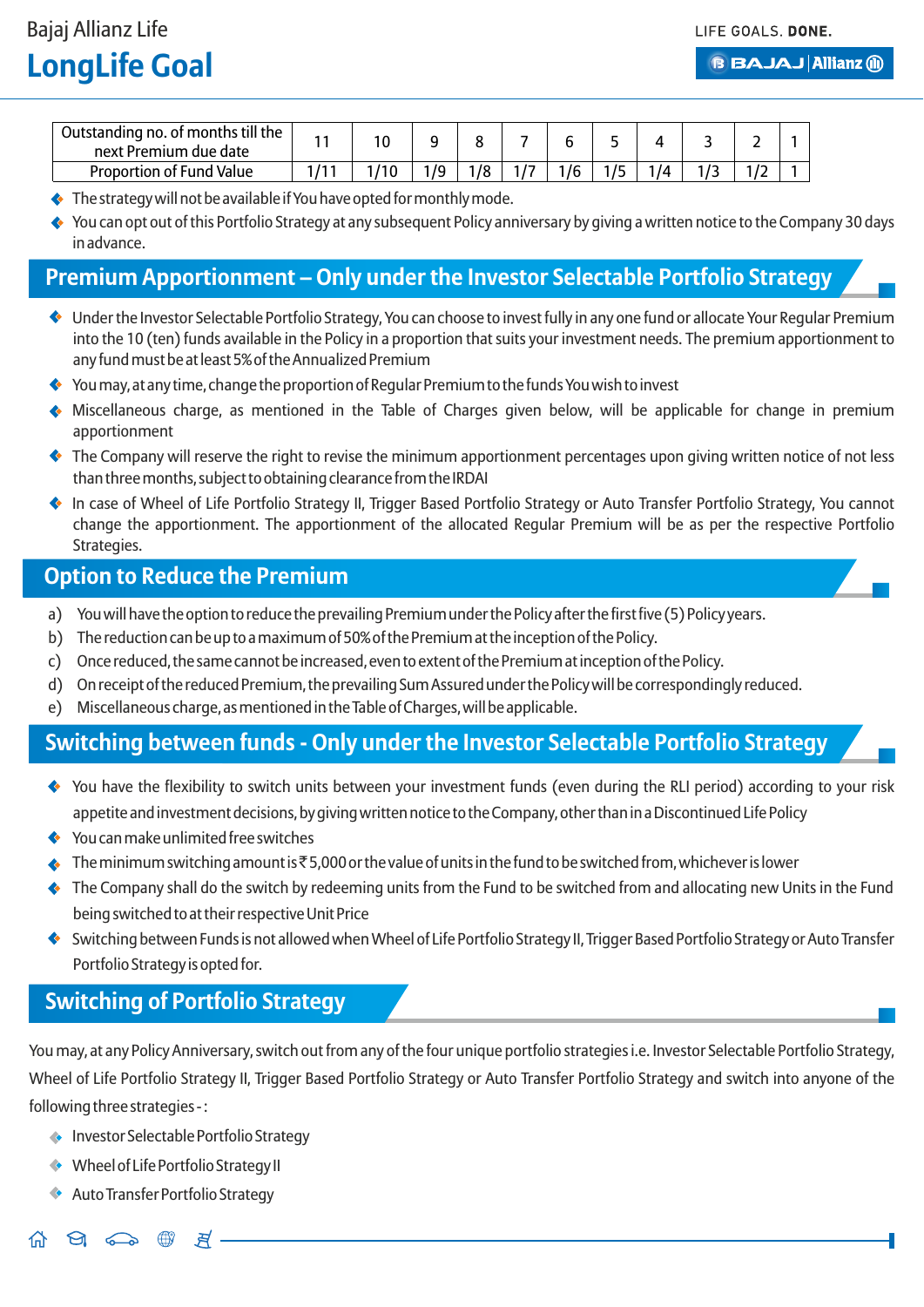LIFE GOALS, DONE.

**B BAJAJ Allianz (ii)** 

- Trigger Based Portfolio Strategy can be opted for only at inception. Once You have opted out of Trigger Based Portfolio Strategy, You cannot choose the Trigger Based Portfolio Strategy again during the Policy Term
- $\bullet$  Switching out of portfolio strategy can be done by giving a 30 days written notice to the Company prior to the Policy Anniversary
- $\bullet$  On switching in to the Investor Selectable Portfolio Strategy from any of the other portfolio strategy, the existing Funds and the new premiums paid will be allocated into the Fund(s) of your choice.
- On switching in to the Wheel of Life Portfolio Strategy II or Auto Transfer Portfolio Strategy any, the existing Funds and the new Premiums paid will be allocated as per the respective portfolio strategy.

Miscellaneous charge, as mentioned in the Table of Charges, will be applicable

### **Premium payment frequency**

You can opt to alter your prevailing Regular Premium Payment Frequency any time, to any other Premium Payment Frequency (i.e., yearly, half-yearly, quarterly or monthly), provided the existing & requested Premium Payment Frequencies can be aligned and subject to minimum Premium limits under the Policy.

| Premium frequency       |      |     | Monthly   Quarterly   Halfyearly   Yearly |  |
|-------------------------|------|-----|-------------------------------------------|--|
| Frequency Factor (freq) | 1/12 | 1/4 | 1/2                                       |  |

Quarterly & Monthly Premium Payment Frequency will be available under auto-debit options as approved by RBI Miscellaneous charge, as mentioned in the Table of Charges given below, will be applicable for the option.

### **Top-up Premium**

Top-up Premium option is not available under the Policy.

## **Settlement Option**

#### **Option to take Maturity Benefit in instalments -**

- a. You will have the option to receive your Maturity Benefit in installments (payable yearly, half yearly, quarterly or monthly) spread over a maximum period of five (5) years
- b. The Policy monies will continue being invested in the same Fund(s) and in the same proportion as on the Maturity date. However, you have the option to switch fund(s)
- c. The first instalment will be payable on the Maturity Date
- d. The amount paid out to you in each installment will be the outstanding fund value, as at that installment date divided by the number of outstanding installments, hiked-up by 0.5%. Therefore, each installment is equal to [Fund Value / No. of Outstanding Installment] \* 1.005. The hike-up is called the Return Enhancer
- e. Installment payment will be made by redeeming units from the Funds at the unit price applicable on the installment date
- f. Investment risk during the settlement period will be borne by You
- g. During this period, in case of death of the Life Assured, the Death Benefit, which will be the higher of 105% of Total Premium paid or outstanding fund value, will be paid as a lumpsum to the nominee and the Policy will be terminated
- h. No partial withdrawals are allowed during the settlement period
- i. Only fund management charge and mortality charge shall be applicable during the settlement period
- j. Alternatively, you will have an option to withdraw the Fund Value completely, anytime during the settlement period. The Fund Value will be calculated as the total number of outstanding units in the policy multiplied by the unit price as on date of complete withdrawal

#### **Option to take Death Benefit in instalments -**

 $\cancel{\approx}$ .

ы

石

- a. In case of death of the Life Assured during the Policy term, the nominee will have the option to receive the Death Benefit in installments (payable yearly, half yearly, quarterly or monthly) spread over a maximum period of five (5) years
- b. The Death Benefit will be unitized in the same Fund(s) and in the same proportion as on the date of intimation of death. However, the nominee has the option to switch fund(s)
- c. The first instalment of the Death Benefit will be payable on the date of intimation of death
- d. The amount paid out to the nominee in each installment will be the outstanding fund value, as at that installment date divided by the number of outstanding installments, hiked-up by 0.5%. Therefore, each installment is equal to [Fund Value / No. of Outstanding Installment] \* 1.005. The hike-up is called the Return Enhancer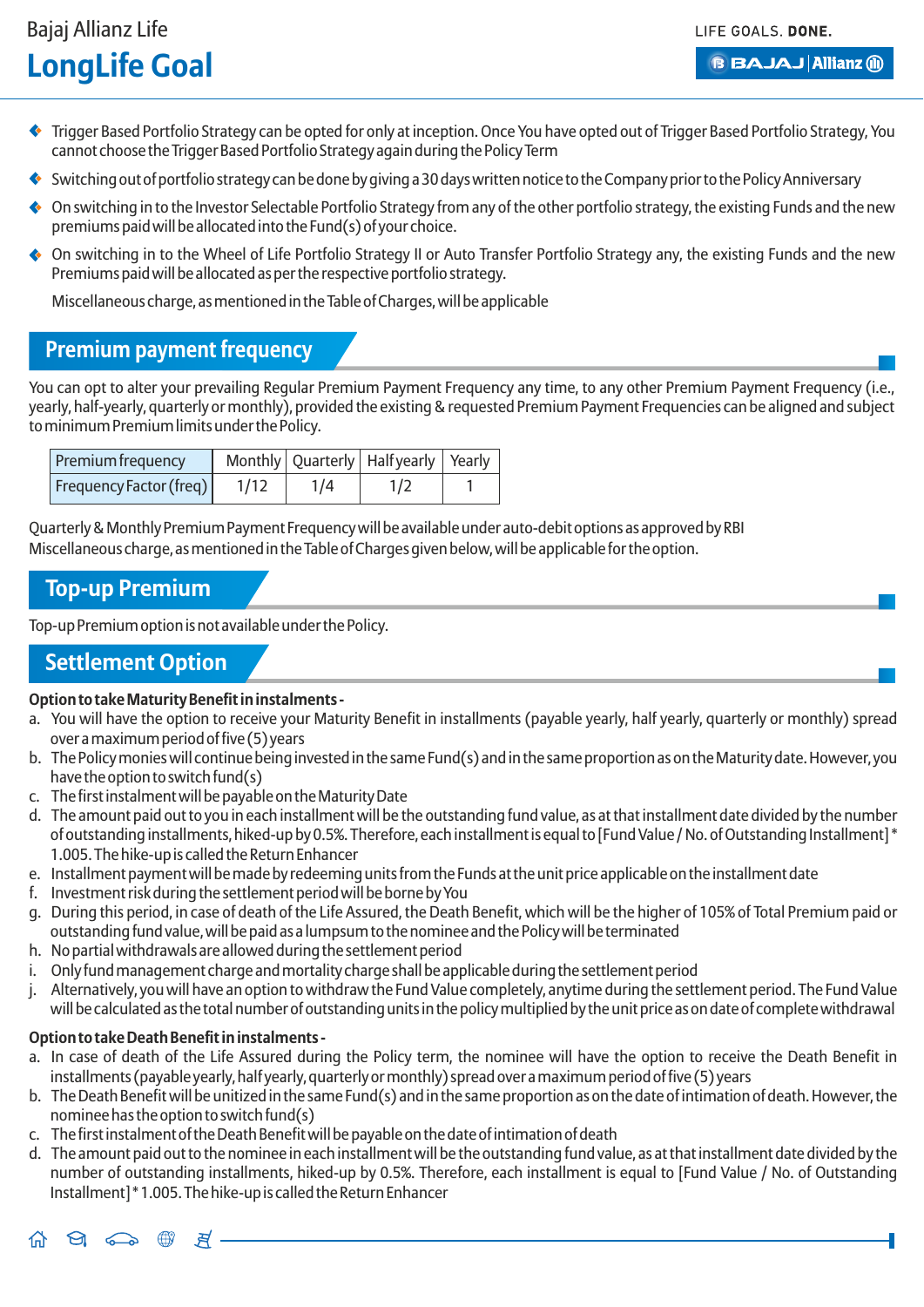**B BAJAJ Allianz (ii)** 

- e. Installment payment will be made by redeeming units from the Fund(s) at the unit price applicable on the installment date
- f. Investment risk during the settlement period will be borne by the nominee
- g. No risk cover will be available
- h. No partial withdrawals are allowed during the settlement period
- i. Only fund management charge shall be applicable during the settlement period
- j. Alternatively, the nominee will have an option to withdraw the Fund Value completely, anytime during the settlement period. The Fund Value will be calculated as the total number of outstanding units in the Policy multiplied by the unit price as on date of complete withdrawal

### **Tax Benefits**

Premium paid, Maturity Benefit, Death Benefit, partial withdrawal, Retired Life Income and Surrender Benefit may be eligible for tax benefits as per extant Income Tax Act, subject to the provision stated therein.

You are requested to consult your tax consultant and obtain independent tax advice for eligibility and before claiming any benefit under the Policy.

## **Product Terms and Conditions**

## **Eligibility Table**

| <b>Parameter</b>                                       |                                                                       | <b>Details</b>                                                                                                               |                                       |           |                                                                  |                |  |
|--------------------------------------------------------|-----------------------------------------------------------------------|------------------------------------------------------------------------------------------------------------------------------|---------------------------------------|-----------|------------------------------------------------------------------|----------------|--|
|                                                        |                                                                       | <b>Life Assured</b>                                                                                                          |                                       |           |                                                                  | 0 years        |  |
| <b>Minimum Entry Age</b>                               | Policyholder (LongLife Goal with Waiver Of Premium)                   |                                                                                                                              |                                       |           |                                                                  | 18 years       |  |
|                                                        | Policyholder (LongLife Goal without Waiver Of Premium)                |                                                                                                                              |                                       |           |                                                                  |                |  |
|                                                        |                                                                       | <b>Life Assured</b>                                                                                                          |                                       |           |                                                                  |                |  |
| <b>Maximum Entry Age</b>                               | Policyholder (LongLife Goal with Waiver Of Premium)                   |                                                                                                                              |                                       |           |                                                                  | 65 years       |  |
|                                                        | Policyholder (LongLife Goal without Waiver Of Premium)                |                                                                                                                              |                                       |           |                                                                  | No limit       |  |
| <b>Minimum &amp; Maximum</b><br><b>Age at Maturity</b> |                                                                       | 99 years                                                                                                                     |                                       |           |                                                                  |                |  |
| <b>Policy Term</b>                                     |                                                                       |                                                                                                                              | 99 minus Age at Entry of Life Assured |           |                                                                  |                |  |
| <b>Premium Payment Term</b><br>(PPT)                   |                                                                       | 10 to 25 years                                                                                                               |                                       |           |                                                                  |                |  |
| Minimum Age at end of                                  | <b>Life Assured</b>                                                   | Policyholder                                                                                                                 |                                       |           |                                                                  |                |  |
| <b>PPT</b>                                             | 10 years                                                              |                                                                                                                              |                                       | 28 years  |                                                                  |                |  |
| <b>Maximum Age at end</b>                              | <b>Life Assured</b>                                                   | <b>Policyholder (LongLife Goal</b><br>with Waiver of Premium)                                                                |                                       |           | <b>Policyholder (LongLife Goal</b><br>without Waiver of Premium) |                |  |
| of PPT                                                 | 75 years                                                              |                                                                                                                              |                                       |           |                                                                  | No limit       |  |
|                                                        | <b>Frequency</b>                                                      | Yearly                                                                                                                       | <b>Half-yearly</b>                    | Quarterly |                                                                  | <b>Monthly</b> |  |
| <b>Minimum Premium</b>                                 | Premium (in $\bar{z}$ )                                               | 25,000                                                                                                                       | 12,500                                | 6,250     |                                                                  | 2,500          |  |
|                                                        | Quarterly & Monthly premium payment frequency will be available under |                                                                                                                              | auto-debit options as approved by RBI |           |                                                                  |                |  |
|                                                        | <b>No limit</b>                                                       |                                                                                                                              |                                       |           |                                                                  |                |  |
| <b>Maximum Premium</b>                                 | As per maximum Sum Assured and Board Approved Underwriting Policy     |                                                                                                                              |                                       |           |                                                                  |                |  |
| <b>Premium Payment</b><br><b>Frequency</b>             | Yearly, Half-yearly, Quarterly and Monthly                            |                                                                                                                              |                                       |           |                                                                  |                |  |
| <b>Minimum &amp; Maximum</b><br><b>Sum Assured</b>     |                                                                       | 10 times Annualized Premium<br>Maximum Sum Assured in a policy will be as per the board approved underwriting policy (BAUP). |                                       |           |                                                                  |                |  |

Age calculated is Age as at the last birthday

*Prevailing Sum Assured is based on the prevailing Annualized Premium\* and applicable Sum Assured multiplier*

Risk will commence immediately on date of commencement of Policy. In case of a minor life, the Policy will vest on the Life Assured on attainment of age 18 years and the life assured *becomes the owner of the Policy. The original Policyholder ceases to be the owner of the Policy and the Waiver of Premium benefit cover will continue on his/her life. \*Annualized Premium means the premium amount payable in a year excluding the taxes, rider premiums and underwriting extra premium on riders, if any.*

 $\Theta$   $\widehat{\Longleftrightarrow}$   $\stackrel{\oplus}{\oplus}$ .⊭ . 슈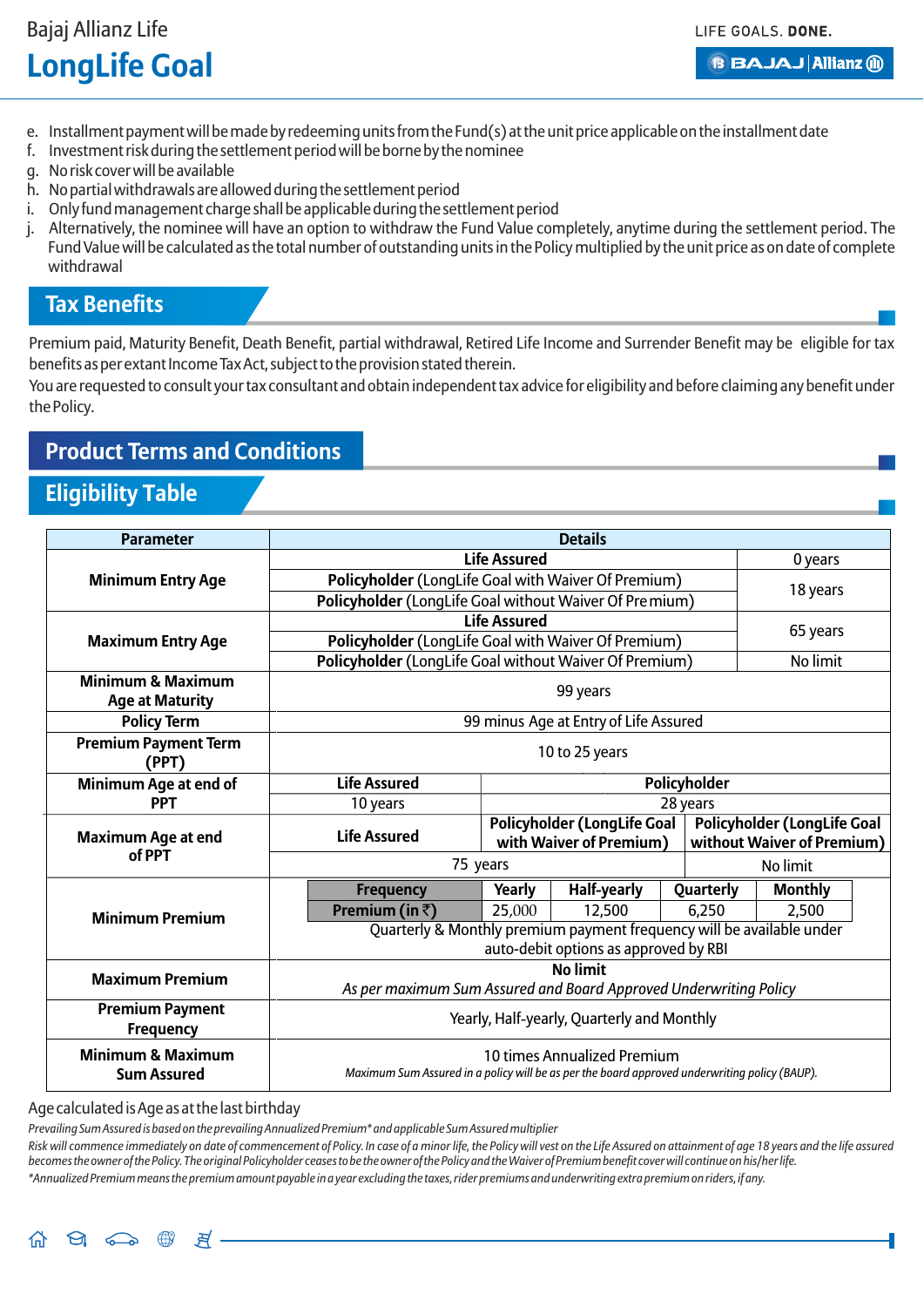## **Non-Payment of Premiums / Non-forfeiture**

- a) On Discontinuance of Regular Premiums due during the first five (5) Policy years, the Policy will be converted immediately & automatically, to a Discontinued :ife Policy (without any risk cover, any additional rider cover, Guaranteed Benefit, Loyalty Addition, PROMC or PROWC) at the end of the grace period, and the Fund Value less the Discontinuance/Surrender charge, will be transferred to the Discontinued Life Policy fund.
	- i) A notice will be sent by the Company to you within three (3) months from the date of first unpaid Premium, informing you of the status of the Policy and requesting to revive the Policy or, communicate to the Company agreeing to revive the Policy within the revival period of three (3) years from the date of first unpaid Premium, by paying all due Regular Premiums.
	- ii) If you have opted to revive the Policy but has not revived the Policy within the revival period, immediately & automatically, the Discontinuance Value shall be payable as the Surrender Benefit at the end of lock-in period of five (5) Policy years or at the end of the revival period, whichever is later.
	- iii) If no communication is received from you the Discontinuance Value shall be payable as the Surrender Benefit, immediately & automatically, at the end of lock-in period of five (5) Policy years.
	- iv) At any time you have the option to completely withdraw from the Policy without any risk cover or any additional rider cover, Guaranteed Benefit, Loyalty Addition, PROMC, PROWC and receive the Discontinuance Value (as Surrender Benefit) at the end of the lock-in period of five (5) Policy years or the date of surrender, whichever is later.
- b) On discontinuance of Regular Premiums due after the lock-in period of five (5) Policy years, the Policy will be, immediately & automatically, converted to a Paid-up Policy at the end of the grace period, with risk cover under the base Policy to the extent of the Paid-up Sum Assured and without any rider cover, Loyalty Addition, PROMC or PROWC. The Paid-up Sum Assured will be the prevailing Sum Assured in the Policy multiplied by the proportion of the number of Premiums paid to the number of Premiums payable in the Policy. All charges as per the terms & conditions of the Policy will be deducted.
	- i) A notice will be sent by the Company to you within three (3) months from the date of first unpaid Premium, informing you of the status of the Policy and requesting you to exercise one of the options mentioned below -
		- 1) Option A: Revive the Policy or, communicate to the Company agreeing to revive the Policy within the revival period of three (3) years from the date of first unpaid Premium, by paying all due Regular Premiums, OR
		- 2) Option B: Intimate the Company to completely withdraw from the Policy without any risk cover or any additional rider cover and receive the Surrender Benefit under the Policy as on the date of receipt of such intimation.
	- ii) If you have chosen the Option A above but does not revive the Policy during the revival period, or the Company does not receive any communication from you, the Policy shall be treated as a Paid-up Policy, as mentioned in section b) above. At the end of the revival period, if the Policy has not been revived, the surrender benefit under the Policy as at the end of the revival period will be payable to you, immediately & automatically.

iii) If you decide to surrender the Policy as per Option B above, the Surrender Benefit under the Policy as on the date of receipt of such intimation, will be payable to you.

- c) Notwithstanding anything mentioned above, on the death of the life assured,
	- i) If the Policy is discontinued as per sub-section a) above, the Discontinuance Value as on the date of receipt of intimation at the Company's office, shall be payable as Death Benefit, and, then, the Policy will terminate.
	- ii) If the Policy is discontinued as per sub-section b) above, the higher of the [Paid-up Sum Assured or Fund Value] subject to minimum Guaranteed Death Benefit, all, as on the date of receipt of intimation, shall be payable as the Death Benefit, and, then, the Policy will terminate.

#### **Revival**

ଇ

奋

A discontinued Policy can only be revived subject to following conditions:

- $\bullet$  The Company receives Your request for revival within three (3) years from the date of the first unpaid premium, provided the Policy is not terminated already.
- Such information and documentation as may be requested by the Company is submitted by You at Your own expense.
- The Policy may be revived on the original Policy terms & conditions, revised terms & conditions or disallowed revival, based on board approved underwriting guidelines.
- On revival of the discontinued Policy,

 $\cancel{\equiv}$ .

1. The Policy will be revived restoring the risk cover, Guaranteed Death Benefit, PROMC, PROWC or Loyalty additions.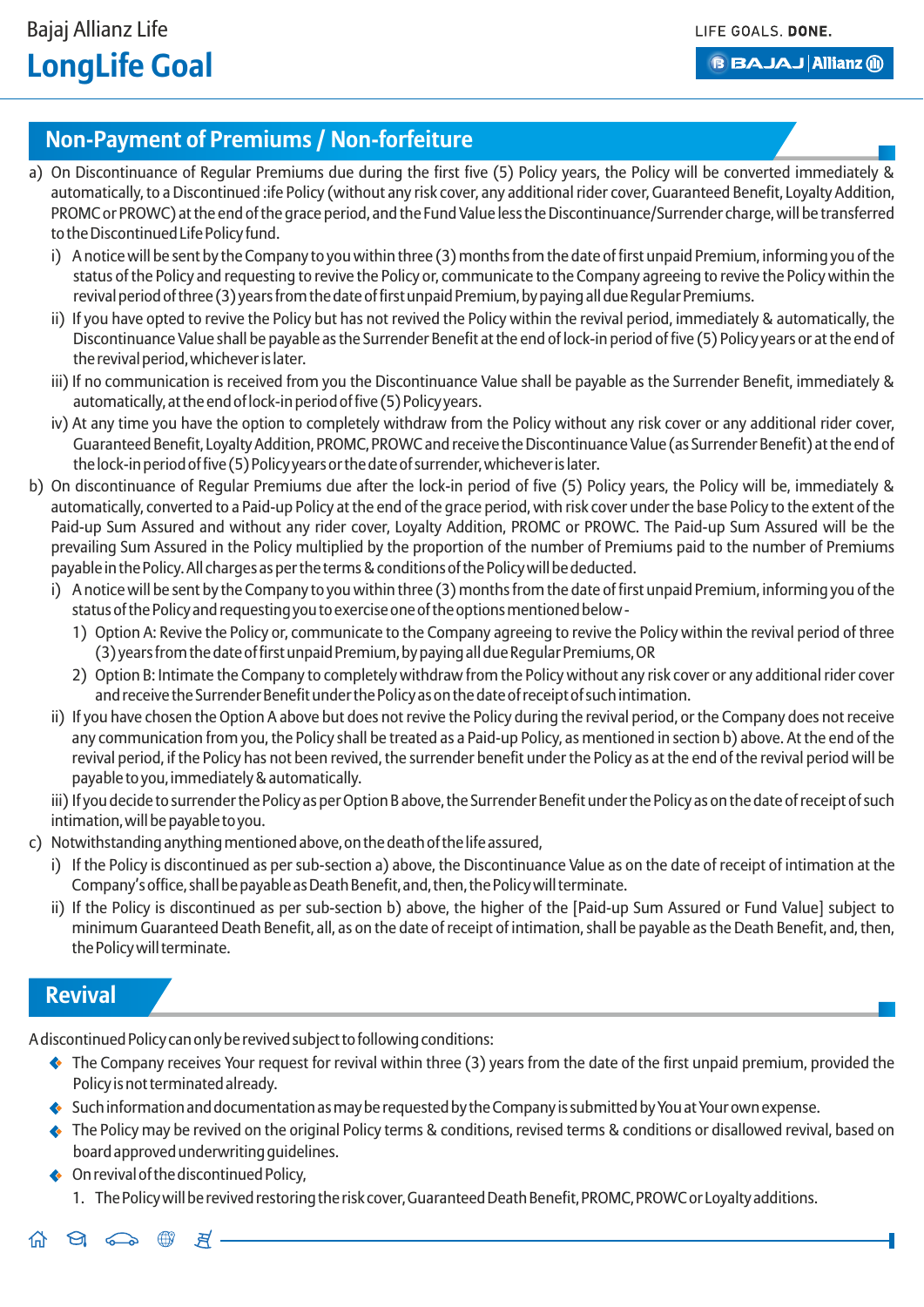- 2. All the due but unpaid Premiums will be collected without charging any interest or fee.
- 3. If the Policy is a discontinued Policy, the Discontinuance Value of the Policy together with the amount of Discontinuance charge (without any interest) as deducted by the Company on the date of discontinuance of the Policy, shall be restored to the chosen fund(s) in the same proportion as it existed on the Date of Discontinuance, at their prevailing Unit Price.
- 4. The Premium Allocation Charge as applicable during the discontinuance period shall be deducted from Regular Premiums paid or from the Fund at the time of revival.
- 5. The Loyalty Additions, PROMC & PROWC due-but-not-allotted during the period the Policy was in Discontinuance shall be added to the Fund Value.

### **Computation of Unit Price**

The Unit Price of the fund shall be computed as the market value of the existing investment held in the fund plus value of current assets less value of current liabilities and provisions, if any, divided by the number of units existing on the Valuation Date. This calculation will be done before creation/redemption of units.

## **Force Ma'jeure**

 $\Theta$   $\curvearrowright$ 

 $\bigoplus$ 

 $\mathbb{R}^+$ 

- a) The Company shall value the Funds (SFIN) on each day for which the financial markets are open. However, the Company may value the SFIN less frequently in extreme circumstances external to the Company i.e. in force majeure events, where the value of the assets is too uncertain. In such circumstances, the Company may defer the valuation of assets for up to 30 days until the Company is certain that the valuation of SFIN can be resumed.
- b) The Company shall inform IRDAI of such deferment in the valuation of assets. During the continuance of the force majeure events, all request for servicing the Policy including Policy related payment shall be kept in abeyance.
- c) The Company shall continue to invest as per the fund mandates. However, the Company shall reserve its right to change the exposure of all or any part of the Fund to Money Market Instruments [as defined under Regulations 2(j) of IRDAI (Investment) Regulations, 2016] in circumstances mentioned under points (a and b) above. The exposure to of the fund as per the fund mandates shall be reinstated within reasonable timelines once the force majeure situation ends.
- d) Some examples of such circumstances [in Sub-Section a) & Sub-Section b) above] are:
- i) When one or more stock exchanges which provide a basis for valuation of the assets of the Fund are closed otherwise than for ordinary holidays.
- ii) When, as a result of political, economic, monetary or any circumstances out of the control of the Company, the disposal of the assets of the Fund are not reasonable or would not reasonably be practicable without being detrimental to the interests of the continuing Policyholders.
- iii) In the event of natural calamities, strikes, war, civil unrest, riots and bandhs.
- iv) In the event of any force majeure or disaster that affects the normal functioning of the Company.

In such an event, an intimation of such force majeure event shall be uploaded on the Company's website for information.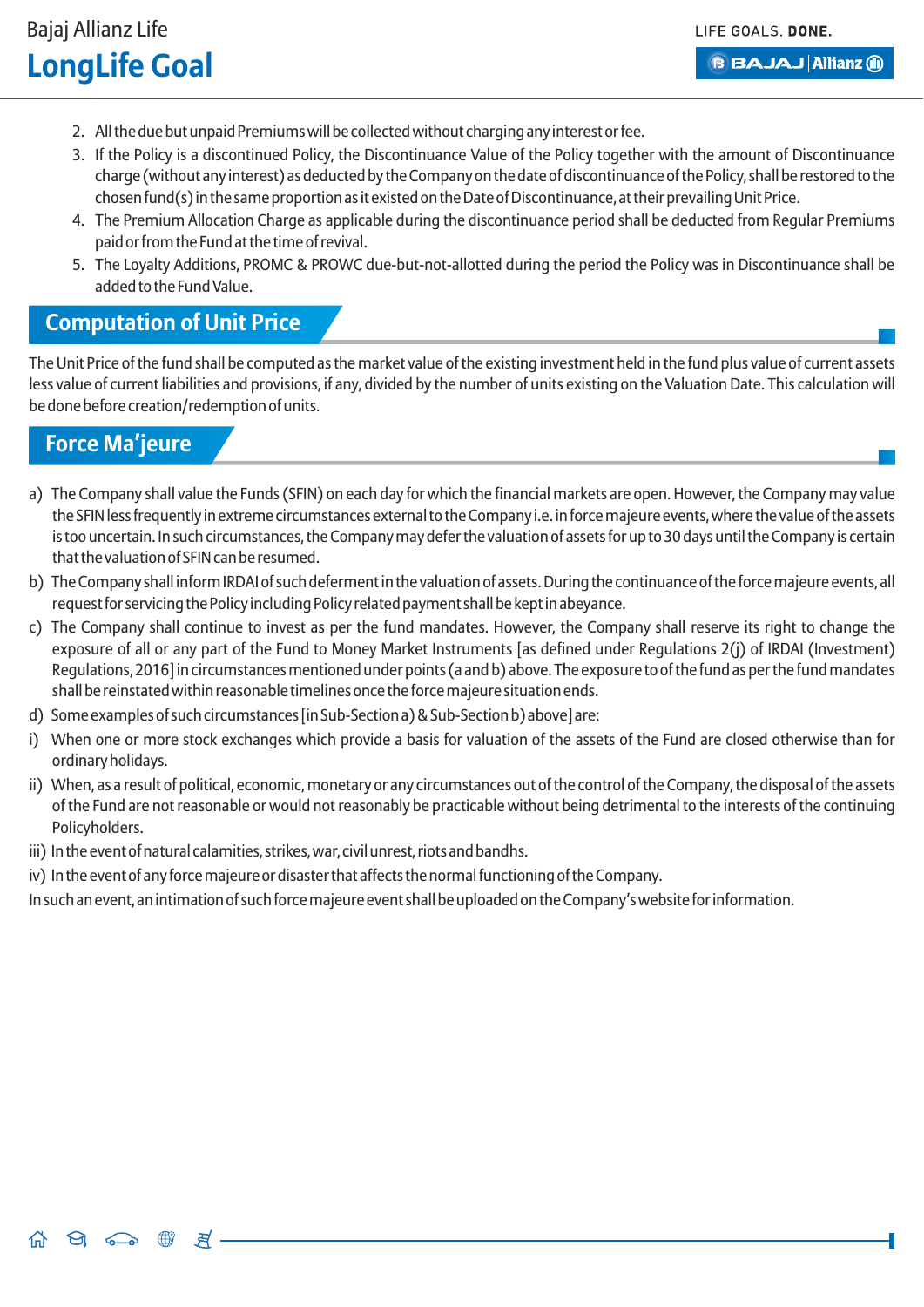$\begin{picture}(160,170) \put(0,0){\makebox(0,0){$A$}} \put(15,0){\makebox(0,0){$B$}} \put(15,0){\makebox(0,0){$B$}} \put(15,0){\makebox(0,0){$B$}} \put(15,0){\makebox(0,0){$B$}} \put(15,0){\makebox(0,0){$B$}} \put(15,0){\makebox(0,0){$B$}} \put(15,0){\makebox(0,0){$B$}} \put(15,0){\makebox(0,0){$B$}} \put(15,0){\makebox(0,0){$B$}} \put(15,0){$ 

**B BAJAJ Allianz (ii)** 

ł

# **Charges under the Plan**

| <b>Charges</b>                             | <b>Details</b>                                                                                                                                                                                                                                                                                                                                                                                                                                                                          |                                                                                                                                            |                                 |      |                                                                                                    |       |                                         |                                                                                     |                        |  |
|--------------------------------------------|-----------------------------------------------------------------------------------------------------------------------------------------------------------------------------------------------------------------------------------------------------------------------------------------------------------------------------------------------------------------------------------------------------------------------------------------------------------------------------------------|--------------------------------------------------------------------------------------------------------------------------------------------|---------------------------------|------|----------------------------------------------------------------------------------------------------|-------|-----------------------------------------|-------------------------------------------------------------------------------------|------------------------|--|
|                                            |                                                                                                                                                                                                                                                                                                                                                                                                                                                                                         | <b>Prevailing Annualized Premium</b>                                                                                                       |                                 |      | Policy Year 1 to 5                                                                                 |       |                                         |                                                                                     | Policy Year 6 till PPT |  |
| Premium                                    |                                                                                                                                                                                                                                                                                                                                                                                                                                                                                         | Less than ₹10 lacs                                                                                                                         |                                 |      | 6%                                                                                                 |       |                                         |                                                                                     | 3%                     |  |
| <b>Allocation Charge</b>                   |                                                                                                                                                                                                                                                                                                                                                                                                                                                                                         | ₹10 lacs & above                                                                                                                           |                                 |      |                                                                                                    |       | Nil                                     |                                                                                     |                        |  |
|                                            |                                                                                                                                                                                                                                                                                                                                                                                                                                                                                         |                                                                                                                                            |                                 |      | For online sales - Nil                                                                             |       |                                         |                                                                                     |                        |  |
| Policy<br>Administration<br>Charge (PAC)   |                                                                                                                                                                                                                                                                                                                                                                                                                                                                                         | Nil                                                                                                                                        |                                 |      |                                                                                                    |       |                                         |                                                                                     |                        |  |
|                                            |                                                                                                                                                                                                                                                                                                                                                                                                                                                                                         | <b>Fund</b>                                                                                                                                |                                 |      |                                                                                                    |       | <b>Fund Management Charge per annum</b> |                                                                                     |                        |  |
|                                            |                                                                                                                                                                                                                                                                                                                                                                                                                                                                                         |                                                                                                                                            | Equity Growth Fund II           |      |                                                                                                    | 1.35% |                                         |                                                                                     |                        |  |
|                                            |                                                                                                                                                                                                                                                                                                                                                                                                                                                                                         | Accelerator Mid Cap Fund II                                                                                                                |                                 |      |                                                                                                    | 1.35% |                                         |                                                                                     |                        |  |
| Fund                                       |                                                                                                                                                                                                                                                                                                                                                                                                                                                                                         |                                                                                                                                            | Pure Stock Fund                 |      |                                                                                                    | 1.35% |                                         |                                                                                     |                        |  |
| Management                                 |                                                                                                                                                                                                                                                                                                                                                                                                                                                                                         |                                                                                                                                            | Pure Stock Fund II              |      |                                                                                                    | 1.30% |                                         |                                                                                     |                        |  |
| Charge (FMC)                               |                                                                                                                                                                                                                                                                                                                                                                                                                                                                                         |                                                                                                                                            | <b>Asset Allocation Fund II</b> |      |                                                                                                    | 1.25% |                                         |                                                                                     |                        |  |
|                                            |                                                                                                                                                                                                                                                                                                                                                                                                                                                                                         |                                                                                                                                            | <b>Bluechip Equity Fund</b>     |      |                                                                                                    | 1.25% |                                         |                                                                                     |                        |  |
|                                            |                                                                                                                                                                                                                                                                                                                                                                                                                                                                                         |                                                                                                                                            | Liquid Fund                     |      |                                                                                                    | 0.95% |                                         |                                                                                     |                        |  |
|                                            |                                                                                                                                                                                                                                                                                                                                                                                                                                                                                         |                                                                                                                                            | <b>Bond Fund</b>                |      |                                                                                                    | 0.95% |                                         |                                                                                     |                        |  |
|                                            |                                                                                                                                                                                                                                                                                                                                                                                                                                                                                         | Discontinued Life Policy Fund                                                                                                              |                                 |      |                                                                                                    | 0.50% |                                         |                                                                                     |                        |  |
|                                            |                                                                                                                                                                                                                                                                                                                                                                                                                                                                                         | Flexi Cap Fund                                                                                                                             |                                 |      | 1.35%                                                                                              |       |                                         |                                                                                     |                        |  |
|                                            |                                                                                                                                                                                                                                                                                                                                                                                                                                                                                         | Sustainable Equity Fund                                                                                                                    |                                 |      | 1.35%                                                                                              |       |                                         |                                                                                     |                        |  |
|                                            | This charge would be adjusted in the Unit Price                                                                                                                                                                                                                                                                                                                                                                                                                                         |                                                                                                                                            |                                 |      |                                                                                                    |       |                                         |                                                                                     |                        |  |
| <b>Miscellaneous</b><br>Charge             | A miscellaneous charge of ₹100/-                                                                                                                                                                                                                                                                                                                                                                                                                                                        |                                                                                                                                            |                                 |      |                                                                                                    |       |                                         |                                                                                     |                        |  |
|                                            |                                                                                                                                                                                                                                                                                                                                                                                                                                                                                         | <b>Where the Policy is</b><br>discontinued during policies having Annualized Premium for the policies having Annualized<br>the Policy Year |                                 |      | Discontinuance charge for the<br>up to Rs. 50000/-                                                 |       | Discontinuance/Surrender charge         | Premium above Rs. 50000/-                                                           |                        |  |
|                                            |                                                                                                                                                                                                                                                                                                                                                                                                                                                                                         | 1                                                                                                                                          |                                 |      | Lower of 20% * (AP or FV) subject to<br>Lower of 6%* (AP or FV) subject to<br>maximum of Rs. 3,000 |       |                                         |                                                                                     |                        |  |
| Discontinuance<br>/Surrender Charge        |                                                                                                                                                                                                                                                                                                                                                                                                                                                                                         | $\overline{2}$                                                                                                                             |                                 |      | Lower of 15% * (AP or FV) subject to<br>maximum of Rs. 2,000                                       |       |                                         | maximum of Rs. 6,000<br>Lower of 4% * (AP or FV) subject to<br>maximum of Rs. 5,000 |                        |  |
|                                            |                                                                                                                                                                                                                                                                                                                                                                                                                                                                                         | 3                                                                                                                                          |                                 |      | Lower of 10% * (AP or FV) subject to<br>maximum of Rs. 1,500                                       |       | Lower of 3%* (AP or FV) subject to      | maximum of Rs. 4,000                                                                |                        |  |
|                                            |                                                                                                                                                                                                                                                                                                                                                                                                                                                                                         | 4                                                                                                                                          |                                 |      | Lower of 5% * (AP or FV) subject to<br>maximum of Rs. 1,000                                        |       | Lower of 2%* (AP or FV) subject to      |                                                                                     |                        |  |
|                                            |                                                                                                                                                                                                                                                                                                                                                                                                                                                                                         | 5 & above                                                                                                                                  |                                 |      | maximum of Rs. 2,000<br>Nil<br>Nil                                                                 |       |                                         |                                                                                     |                        |  |
|                                            | AP - Annualized Premium & FV - Fund Value                                                                                                                                                                                                                                                                                                                                                                                                                                               |                                                                                                                                            |                                 |      |                                                                                                    |       |                                         |                                                                                     |                        |  |
| Mortality / Waiver<br>of Premium<br>Charge | Mortality / Waiver of Premium Charge will be deducted at each monthly anniversary by cancellation of units.<br>Female Life Assured will be eligible for an age-set-back of 3 years.<br>For sub-standard lives, extra mortality charge will be applicable which will be deducted as charges by<br>cancellation of units.<br>Sample mortality charge for LongLife Goal without Waiver of Premium variant per annum per thousand of sum<br>at risk for a healthy male life is shown below: |                                                                                                                                            |                                 |      |                                                                                                    |       |                                         |                                                                                     |                        |  |
|                                            | Age (yrs)                                                                                                                                                                                                                                                                                                                                                                                                                                                                               | 25                                                                                                                                         | 30                              | 35   | 40                                                                                                 | 45    | 50                                      | 55                                                                                  | 60                     |  |
|                                            | ₹                                                                                                                                                                                                                                                                                                                                                                                                                                                                                       | 0.74                                                                                                                                       | 0.80                            | 0.99 | 1.41                                                                                               | 2.28  | 3.91                                    | 6.16                                                                                | 8.99                   |  |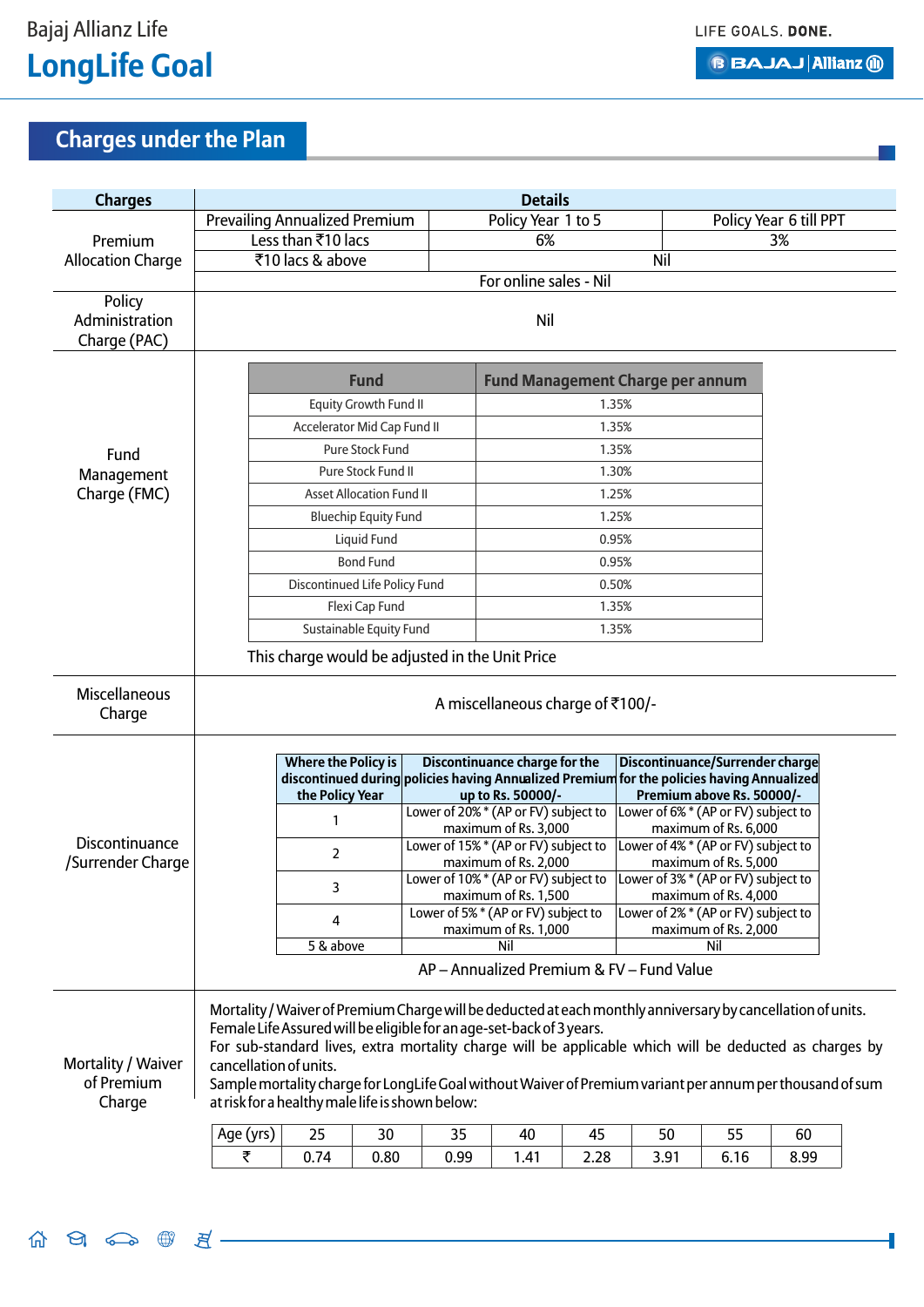#### LIFE GOALS, DONE.

#### **B BAJAJ Allianz (ii)**

# Bajaj Allianz Life **LongLife Goal**

| <b>Charges</b>                                                                                | <b>Details</b>                                                                                                                                                                                                                                                  |                                                              |      |      |       |       |       |  |  |  |
|-----------------------------------------------------------------------------------------------|-----------------------------------------------------------------------------------------------------------------------------------------------------------------------------------------------------------------------------------------------------------------|--------------------------------------------------------------|------|------|-------|-------|-------|--|--|--|
|                                                                                               | Sample Mortality and WOP charges for LongLife Goal with Waiver of Premium variant per annum per<br>thousand of sum at risk for a healthy male life is shown below:<br>a) In a policy where Policyholder and Life assured are different:                         |                                                              |      |      |       |       |       |  |  |  |
|                                                                                               | Life Assured Age (yrs)                                                                                                                                                                                                                                          | 25                                                           | 30   | 35   | 40    | 45    | 50    |  |  |  |
|                                                                                               | Mortality Charge ₹                                                                                                                                                                                                                                              | 0.74                                                         | 0.80 | 0.99 | 1.41  | 2.28  | 3.91  |  |  |  |
|                                                                                               | Policyholder Age (yrs)                                                                                                                                                                                                                                          | 50                                                           | 55   | 60   | 65    | 70    | 75    |  |  |  |
| Mortality / Waiver<br>of Premium                                                              | WOP (On Death and<br>APTD) $\bar{z}$                                                                                                                                                                                                                            | 4.06                                                         | 6.31 | 9.14 | 13.45 | 20.41 | 31.20 |  |  |  |
| Charge                                                                                        |                                                                                                                                                                                                                                                                 | b) In a policy where Policyholder and Life assured are same: |      |      |       |       |       |  |  |  |
|                                                                                               | Life Assured Age (yrs)                                                                                                                                                                                                                                          | 25                                                           | 30   | 35   | 40    | 45    | 50    |  |  |  |
|                                                                                               | Mortality Charge ₹                                                                                                                                                                                                                                              |                                                              | 0.80 | 0.99 | 1.41  | 2.28  | 3.91  |  |  |  |
|                                                                                               | WOP (On APTD) $\bar{z}$                                                                                                                                                                                                                                         |                                                              |      | 0.15 |       |       |       |  |  |  |
|                                                                                               | Sum at risk is equal to Maximum of [Death Benefit - Fund Value, zero]. Additionally if LongLife Goal with Waiver<br>of Premium variant is opted for, the sum at risk for WOP is the sum of all outstanding Premiums, as on date of<br>calculation of WOP charge |                                                              |      |      |       |       |       |  |  |  |
| Goods & Service Tax/<br>any other applicable<br>tax levied, subject to<br>changes in tax laws | As applicable on all Charges mentioned above.                                                                                                                                                                                                                   |                                                              |      |      |       |       |       |  |  |  |

## **Revision of Charges**

After taking due approval from the Insurance Regulatory and Development Authority, the Company reserves the right to revise the above mentioned charges, except the Premium Allocation charge, WOP charge and the mortality charge which are guaranteed throughout the Policy Term:

- ◆ Fund management charge up to a maximum of 1.35% per annum of the NAV for all the funds except Discontinued Life Policy Fund and 0.50% p.a. for the Discontinued Life Policy Fund.
- $\leftrightarrow$  Policy administration charge up to a maximum of  $\bar{\tau}$  500 per month.
- $\leftrightarrow$  Miscellaneous charge up to a maximum of  $\bar{\tau}$ 500/- per transaction
- ◆ Partial Withdrawal charge up to a maximum of  $\bar{\bar{\xi}}$  500/- per transaction
- Switching charge up to a maximum of  $\bar{\bar{\xi}}$  500/-per transaction

The Company shall give an advance notice of 3 months for any change in charges. The Policyholder/Life Assured who does not agree with the revised charges shall be allowed to surrender the Policy, at the prevailing Unit Value. Discontinuance/Surrender Charge will be applicable if the surrender is during the Lock-in Period, otherwise, not.

### **Termination**

 $\Theta$   $\curvearrowright$ 

- $\bullet$  All risk cover under the Policy will terminate immediately, and the Policy will terminate on payment of the last instalment -
	- If You have opted for the Settlement Option.
- ♦ The Policy shall automatically and immediately terminate on the earlier occurrence of any of the following events:
	- On foreclosure of the Policy
	- On the date of receipt of intimation of death of the Life Assured, unless Settlement option has opted for
	- On payment of Discontinuance Value or Surrender Benefit.
	- The Maturity Date, unless the Policyholder has opted for the Settlement Option.
	- The expiry of the Settlement period, if opted.

.丼.

• On cancellation of Policy during Free look period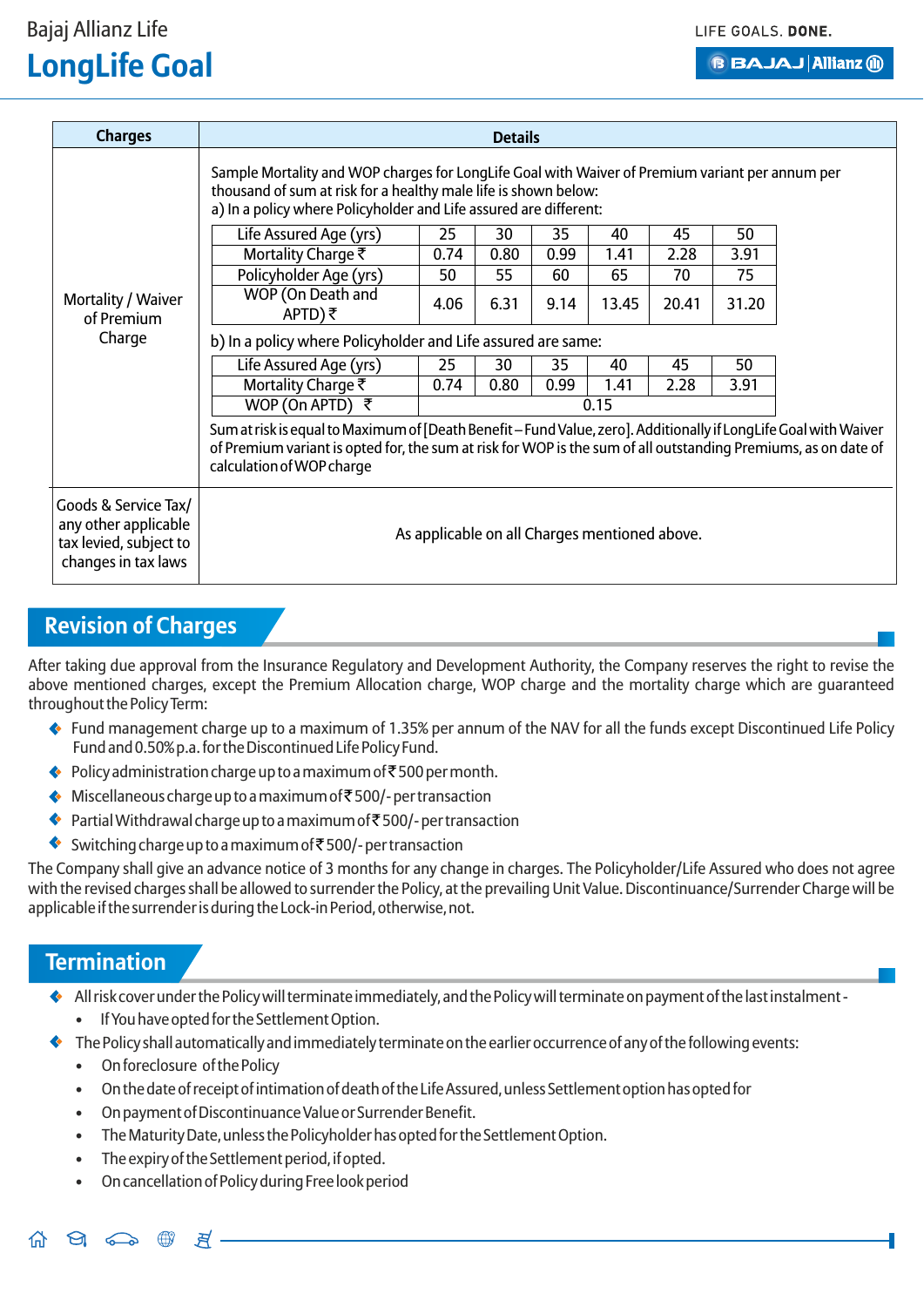### **Grace Period**

A grace period of 30 days for yearly, half yearly & quarterly Premium payment frequency and 15 days is available for monthly Premium payment frequency from the due date of Regular Premium payment, without any late fee, during which time the Policy is considered to be in-force with the risk cover without any interruption as per the Policy terms and conditions.

## **Free Look Period**

Within 15 days of the receipt of this Policy and 30 days in case of an electronic Policy or a Policy obtained through distance mode, You, may if dissatisfied with any of the terms & conditions for any reason, provided no claim has already been made on the Policy, give the Company a written notice of cancellation along with the reasons for the same, and return the Policy document to the Company, subject to which the Company shall send You a refund comprising the Premium Allocation Charge plus charges levied by cancellation of Units plus Fund Value, at the date of cancellation of units less the proportionate risk Premium for the period the Life Assured was on cover, expenses incurred on medical examination and stamp duty charges.

### **Foreclosure**

If the fund value under any policy, after three (3) policy years, is lower than one (1) Prevailing annualized premium, the policy shall be foreclosed, and any discontinuance value / surrender benefit shall be paid to the policyholder, as per the conditions in the surrender benefit section above. The implementation of this will ensure that some benefit is made available to the policyholder, which is fair to the policyholder. Before foreclosure of the policy, the policyholder will be given the option to pay any premiums due under the policy or to pay top-up premium, as applicable.

## **Suicide Exclusion**

In case of death due to suicide within 12 months from the date of commencement of the Policy or from the date of latest revival of the Policy, the nominee or beneficiary of the Policyholder shall be entitled to fund value, as available on the date of intimation of death. Any charges other than FMC or guarantee charge recovered subsequent to the date of death shall be added to the fund value as at the date of intimation of death.

## **Accidental Permanent Total Disability Exclusion**

The accidental disability benefit will not be payable in the following situations:

- a) Disability as a result of the insured person committing any breach of law with criminal intent;
- b) Disability of insured person as a result of war, invasion, civil war, rebellion or riot;
- c) Disability as a consequence of the insured person being under the influence of alcohol or drugs other than drugs prescribed by and taken in accordance with the directions of a registered medical practitioner;
- d) Disability as a result of the insured person taking part in any naval, military or air force operation;
- e) Disability as a result of the insured person participating in or training for any dangerous or hazardous sport or competition or riding or driving in any form of race or competition;
- f) Disability of insured person as a result of aviation, gliding or any form of aerial flight other than as a fare paying passenger on a civilian airline plying on regular routes and according to a scheduled timetable;
- g) Disability of insured person as a result of attempted self-injury
- h) Disability of insured person as a result of poison, gas or fume (voluntary or involuntarily, accidentally or otherwise taken, administered, absorbed or inhaled

### **Definitions**

- **a. Fund Value:** The Fund Value is equal to the total number of units pertaining to Regular Premium existing in each fund under a Policy multiplied by the respective Unit Price on the relevant Valuation Date.
- **b. Paid-up Sum Assured:** Paid-up Sum Assured means a proportion of the prevailing Sum Assured, where the proportion is the ratio of the total number of Regular Premiums paid to the total number of Regular Premiums payable under the Policy.
- **c. Unit Price:** Market value of investment held by the fund plus value of current assets less value of current liabilities and provisions, if any, divided by number of units existing on Valuation Date. This calculation will be done before creation / redemption of units.
- **d. Discontinued Life Policy Fund:** It is the fund maintained by the Company that is set aside and is constituted by the Fund Value of the Discontinued Life Policies determined in accordance with the "IRDAI (Unit Linked Insurance Products) Regulations, 2019" and any subsequent modification made therein by the IRDAI.

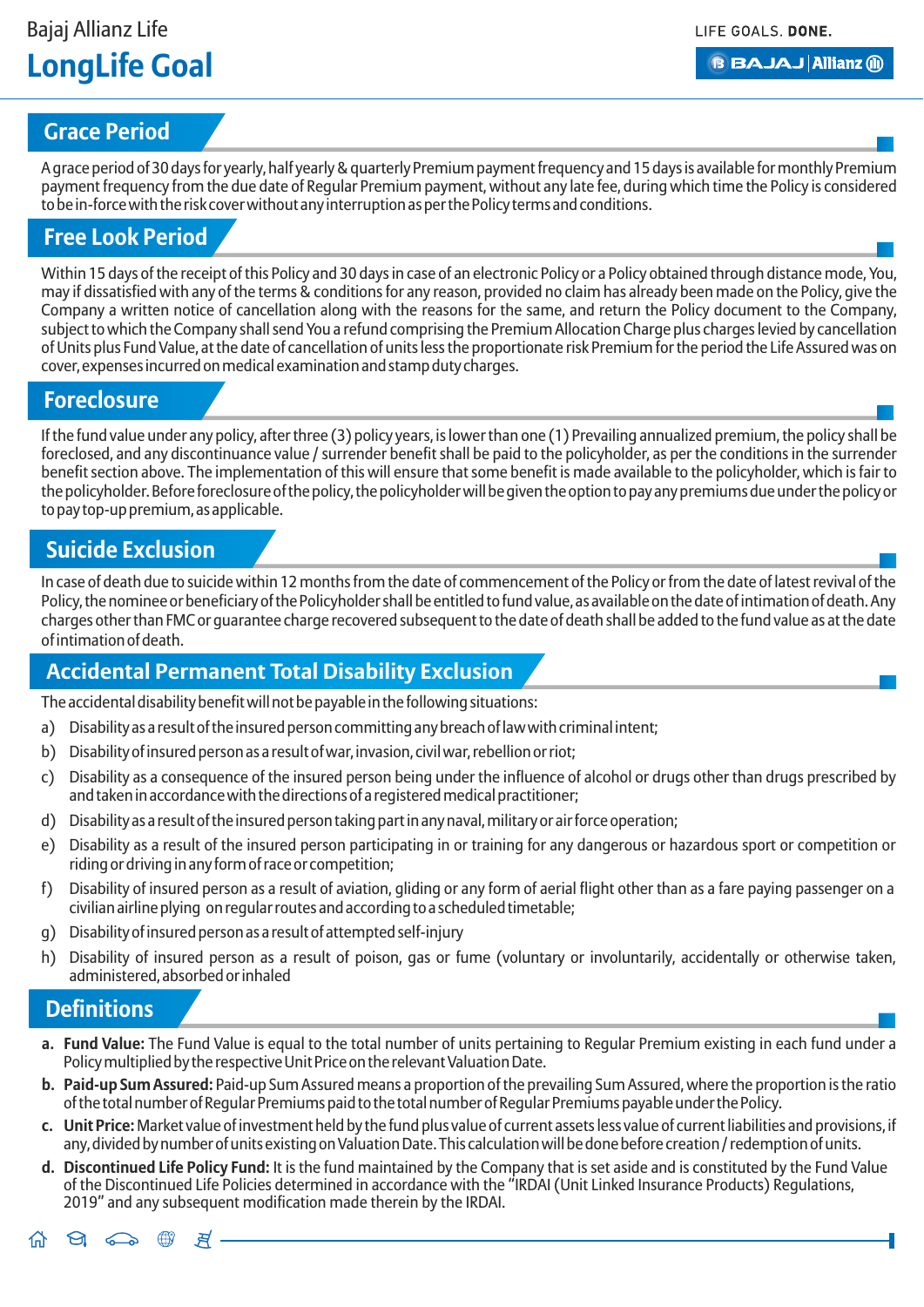#### Discontinued Life Policy Fund: Risk Profile – Low SFIN: ULIF07026/03/13DISCONLIFE116

On the date of discontinuance/surrender of the Policy before the lock-in period of 5 Policy Years, the Fund Value less the discontinuance/surrender charge as on the date of discontinuance/ surrender of the Policy shall be moved to the Discontinued Life Policy Fund. The portfolio allocation of the fund is as given below.

#### **Portfolio Allocation:**

| <b>Money market instruments</b> | 0% to 40% |
|---------------------------------|-----------|
| <b>Government securities</b>    | 60%-100%  |

#### **e. Discontinuance Value:**

- 1. The Discontinuance Value of the Policy will be higher of:
	- a) The Fund Value less the discontinuance/surrender, as on date of discontinuance/surrender accumulated at the rate of return earned on the Discontinued Life Policy Fund net of fund management charge.
	- b) The Fund Value less the Discontinuance/Surrender charge, as on date of discontinuance/surrender accumulated at the guaranteed rates of investment return net of fund management charge. The current guaranteed rate of investment return is 4% p.a.
- 2. Unless death of the Life Assured has happened earlier, the Discontinuance Value shall be payable to the Policyholder after the lock-in period of 5 Policy Years or at the end of revival period, as the case may be, however on death of Life Assured during the period of Discontinuance, the Discontinuance Value as on the date of intimation of death at the Company's office shall be payable.
- 3. The current cap on Fund Management Charge on the Discontinued Life Policy Fund is 0.50% per annum, as per the "IRDAI (Unit Linked Insurance Products) Regulation, 2019".
- 4. The Fund Management Charge and the minimum guaranteed rate of investment return as mentioned above, for the calculation of the Discontinuance Value may change from time to time as per the IRDAI guidelines.
- **f. Valuation Date:** The date when the Unit Price of the Fund is determined. We aim to value the funds on each day the financial markets are open. However, we may value the funds less frequently in extreme circumstances, where the values of assets are too uncertain. In such circumstances, we may defer the valuation of assets for up to 30 days until we feel that certainty as to the value of assets is resumed. The deferment of valuation of assets will be with prior consultation with the IRDAI.
- **g. Accidental Total Permanent Disability** means, disability of the Life Assured/Policyholder as a result of bodily injury caused by an accident (a sudden unforeseen and involuntary event caused by external and visible means) and such injury shall within 180 days of its occurrence solely, directly and independently of any other cause, resulting in the Life Assured/policyholder disability which must be permanent and total.

It is defined as an event that must result in one of the following:

- a. Loss of both eyes
- b. Loss of both arms or both hands
- c. Loss of one arm and one leg
- d. Loss of one arm and one foot
- e. Loss of one hand and one foot
- f. Loss of one hand and one leg
- g. Loss of both legs
- h. Loss of both feet
- i. Removal of lower jaw

Loss of both eyes means total loss of vision in both eyes, certified by an ophthalmologist.

If the disability is due to amputation / dismemberment, loss of hand will mean amputation / dismemberment above wrist, loss of arm will mean amputation / dismemberment above elbow, loss of feet will mean amputation/dismemberment above ankle and loss of leg will mean amputation / dismemberment above knee.

In permanent total disability, both the limbs should have motor-grade power less than or equal to 2/5.

The disability has to be certified by a registered medical practitioner. Claim intimation should be received in writing within 60 days of occurrence of the disability.

The Disability Benefit is paid if and only if disability is detected as per above Disability Condition

#### $\Theta$   $\Longleftrightarrow$   $\oplus$   $\oplus$   $\oplus$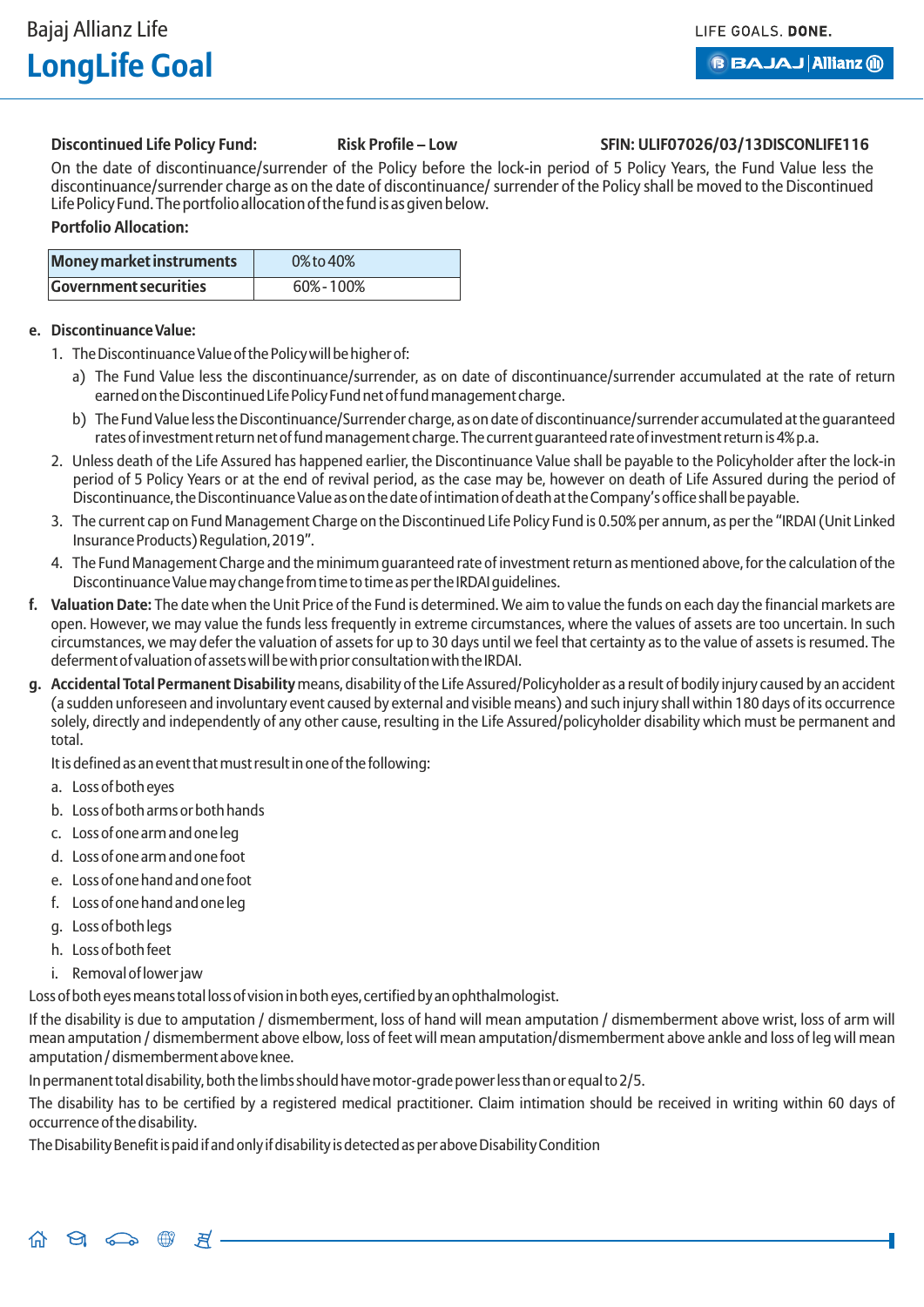## **Statutory Information**

### **Assignment: Section 38 of the Insurance Act, 1938**

Assignment should be in accordance with provisions of section 38 of the Insurance Act 1938 as amended from time to time.

#### **Nomination: Section 39 of the Insurance Act, 1938**

Nomination should be in accordance with provisions of section 39 of the Insurance Act 1938 as amended from time to time.

#### **Prohibition of Rebate**

Prohibition of Rebate should be in accordance with provisions of section 41 of the Insurance Act 1938 as amended from time to time. "No person shall allow or offer to allow, either directly or indirectly, as an inducement to any person to take out or renew or continue an insurance in respect of any kind of risk relating to lives or property in India, any rebate of the whole or part of the commission payable or any rebate of the premium shown on the policy, nor shall any person taking out or renewing or continuing a policy accept any rebate, except such rebate as may be allowed in accordance with the published prospectuses or tables of the insurer. Any person making default in complying with the provision of this section shall be liable for a penalty that may extend upto ten lakh

rupees."

## **Fraud & Misstatement - Section 45 of the Insurance Act, 1938**

Fraud and Misstatement would be dealt with in accordance with provisions of section 45 of the Insurance Act 1938 as amended from time to time.

## **Applicability of Goods & Service Tax**

Goods and Service Tax is charged based on type of Policy communication address of the Policyholder. This may change subject to change in rate/state in address of the Policyholder as on date of adjustment.

## **Risks of Investment in the Units of the Plan**

The proposer/Life Assured should be aware that the investment in the Units is subject to the following, amongst other risks and should fully understand the same before entering into any unit linked insurance contract with the Company.

- Unit Linked life insurance products are different from the traditional insurance products and are subject to the risk factors.
- The Premium paid in unit linked life insurance policies are subject to investment risks associated with capital markets and the NAV of the units may go up or down based on the performance of the fund and factors influencing the capital market and You will be responsible for your decisions.
- $\bullet$  Bajaj Allianz Life Insurance is only the name of the insurance Company and Bajaj Allianz Life LongLife Goal is only the name of the plan and does not in any way indicate the quality of the Policy, its future prospects or returns.
- Equity Growth Fund II, Accelerator Midcap Fund II, Pure Stock Fund, Pure Stock Fund II, Asset Allocation Fund, Bluechip Equity Flexi Cap Fund, Sustainable Equity Fund,Fund, Liquid Fund & Bond Fund are the name of the funds along with Investor Selectable Portfolio Strategy, Wheel of Life Portfolio Strategy II, Trigger Based Portfolio Strategy or Auto Transfer Portfolio Strategy offered currently with Bajaj Allianz Life LongLife Goal in any manner does not indicate the quality of the fund(s) or the Portfolio Strategies and its future prospects or returns.
- Equity Growth Fund II, Accelerator Midcap Fund II, Pure Stock Fund, Pure Stock Fund II, Asset Allocation Fund, Bluechip Equity Fund, Flexi Cap Fund, Sustainable Equity Fund, Liquid Fund & Bond Fund do not offer a guaranteed or assured return.
- The investments in the Units are subject to market and other risks.
- $\bullet$  The past performance of the funds of the Company is not necessarily an indication of the future performance of any of these funds.
- $\bullet$  All benefits payable under the Policy are subject to the tax laws and other financial enactments, as they exist from time to time. • Please read the associated risks and the applicable charges from your Policy document.

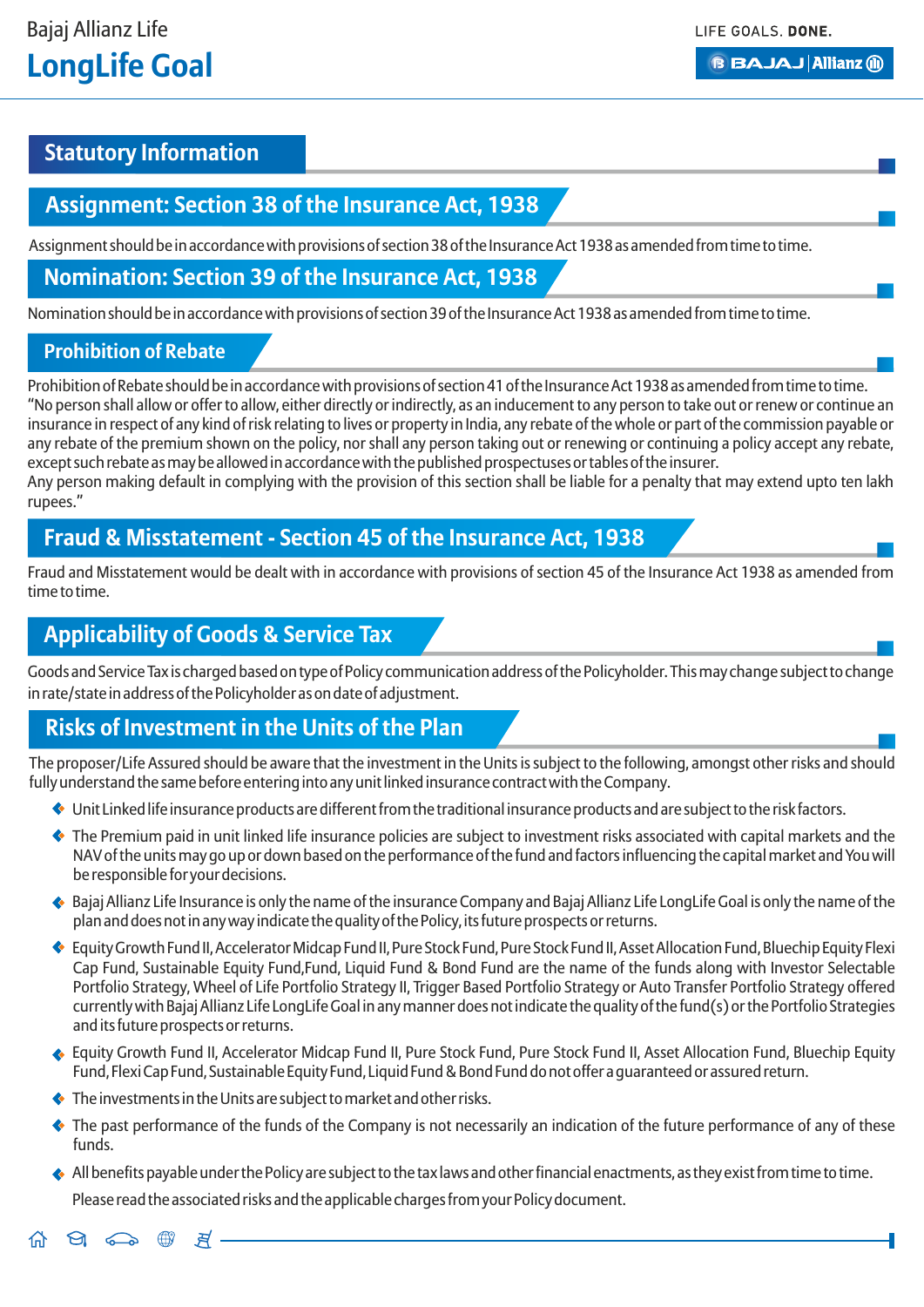LIFE GOALS, DONE.

**BBAJAJ Allianz (ii)** 

## **Why Bajaj Allianz Life Insurance?**

Bajaj Allianz is a joint venture between Bajaj Finserv Limited and Allianz SE. Both enjoy a reputation of expertise, stability and strength. This joint venture Company incorporates global expertise with local experience. The comprehensive, innovative solutions combine the technical expertise and experience of Allianz SE, and in-depth market knowledge and goodwill of "Bajaj brand" in India. Competitive pricing and quick honest response have earned the Company the customer's trust and market leadership in a very short time.

Bajaj Allianz Life LongLife Goal is Unit Linked Insurance Plan (ULIP). Investment in ULIPs is subject to risks associated with the capital markets. The Policyholder is solely responsible for his/her decisions while investing in ULIPs. Bajaj Allianz Life Insurance and Bajaj Allianz Life LongLife Goal are the names of the Company and the product respectively and do not in any way indicate the quality of the product and its future prospects or returns. All Charges applicable shall be levied. The Policy Document is the conclusive evidence of contract and provides in details all the conditions and exclusions related to Bajaj Allianz Life LongLife Goal.

## **Disclaimer**

All Charges applicable shall be levied. This brochure should be read in conjunction with the Benefit Illustration and is only a summary of the product features. The Policy document is the conclusive evidence of contract and provides in detail all the terms, conditions and exclusions related to Bajaj Allianz Life LongLife Goal. Please ask for the same along with the quotation or seek the advice of your insurance advisor if you require any further information or clarification.

## **Grievance Redressal**

In case you have any query or compliant/grievance, you may contact the Grievance Officer of any nearest Customer Care Center at Branch Office of the Company during the Company's office hours from 9 am to 6 pm. Alternatively, you may communicate with the Company:

By post at: Customer Care Desk,

Bajaj Allianz Life Insurance Company Ltd., Bajaj Allianz House, Airport Road, Yerawada, Pune - 411006 By Phone at: Toll Free No. 1800 209 7272 | By Fax at: 020-6602-6789 By Email: customercare@bajajallianz.co.in

In case you are not satisfied with the resolution provided to you by the above office, or have not received any response within 15 days, or you have any suggestion in respect of this Policy or on the functioning of the office, you may contact the following official for resolution:

Grievance Redressal Officer, Bajaj Allianz Life Insurance Company Ltd. Bajaj Allianz House, 5th floor, Airport Road Yerawada, Pune, District – Pune, Maharashtra -411006, Tel. No: 1800- 209- 7272 Email ID: gro@bajajallianz.co.in

If Policyholder is not satisfied with the response or does not receive a response from the Company within fifteen (15) days, he may approach the IRDAI Grievance Cell Centre (IGCC) on the following contact details: By Phone: TOLL FREE NO: 155255, By Email: complaints@irda.gov.in By post at: Consumer Affairs Department Insurance Regulatory and Development Authority of India Sy. No. 115/1, Financial District, Nanakramguda, Gachibowli, Hyderabad – 500 032, Telangana By Fax at: +91- 40 – 6678 9768

 $\Theta_1 \circledcirc \bullet \circledast \circledast$